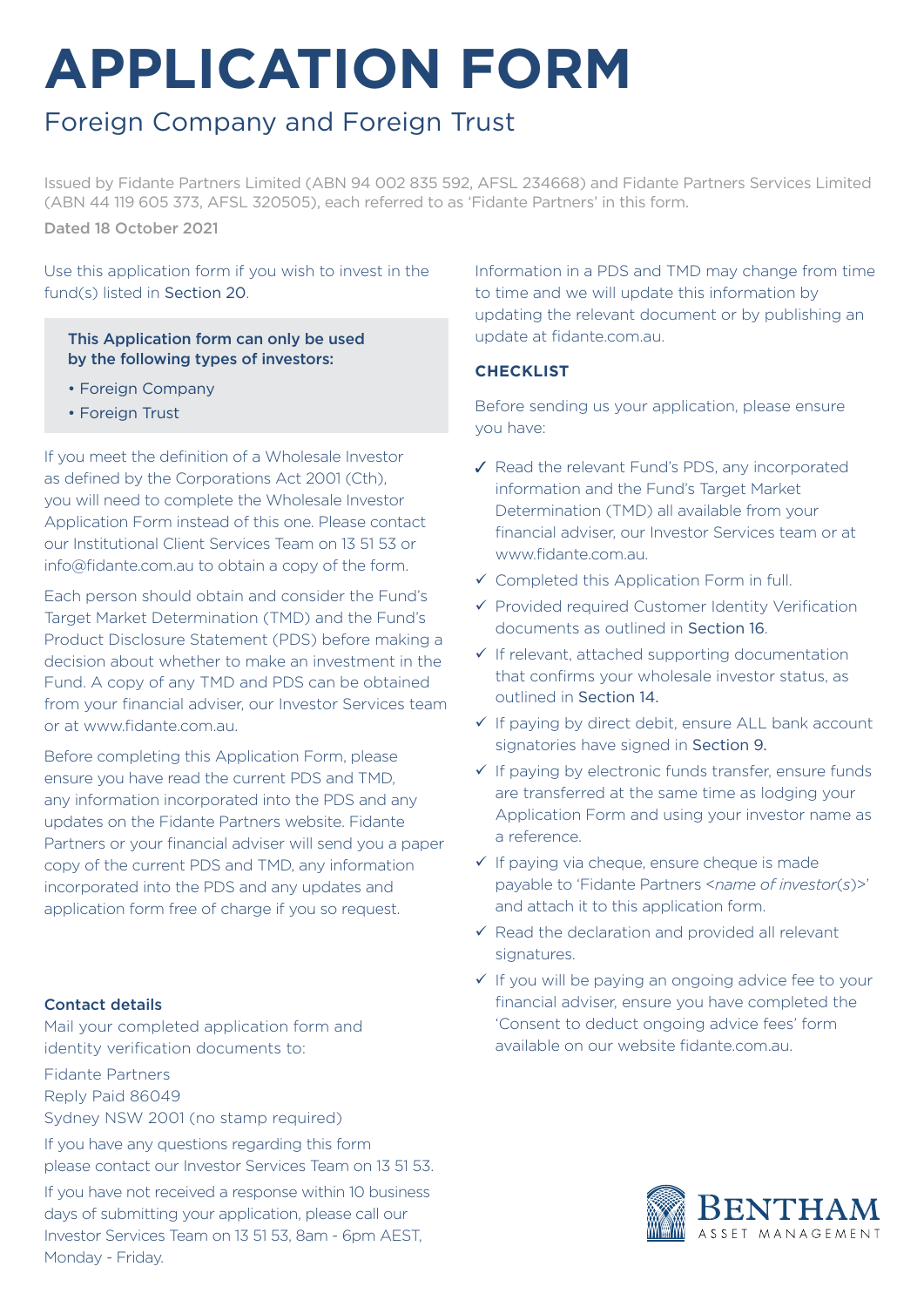### Application Form – Foreign Company and Foreign Trust



PLEASE USE BLOCK LETTERS AND BLACK INK TO COMPLETE THIS APPLICATION FORM

### 1 Investment details

Please indicate  $(X)$  if this is a new investment or an additional investment.

 $\bigcirc$  New investment  $\blacktriangleright$  Please proceed to section 2.

 $\bigcirc$  Additional investment

Existing account name

Existing account number

If any of your information has changed since your prior investment please complete sections 2-6, otherwise please proceed to section 7.

### 2 Entity type

Please indicate  $(X)$  the entity type.

 $\bigcirc$  Foreign company  $\blacktriangleright$  Complete sections 3, 4, 6-21

 $\bigcirc$  Foreign trust with individual trustee  $\blacktriangleright$  Complete sections 3, 5-21

 $\bigcirc$  Foreign trust with foreign company trustee  $\blacktriangleright$  Complete sections 3-21

### 3 Contact details

Please provide details of where you would like all correspondence mailed and your contact details.

| C/- (if applicable)    |                         |
|------------------------|-------------------------|
| Unit                   | Street number<br>PO Box |
| Street name and number |                         |
| Suburb                 | State<br>Postcode       |
| Country                |                         |
| Phone (after hours)    | Phone (business hours)  |
| Mobile                 | Facsimile               |
| Email address          |                         |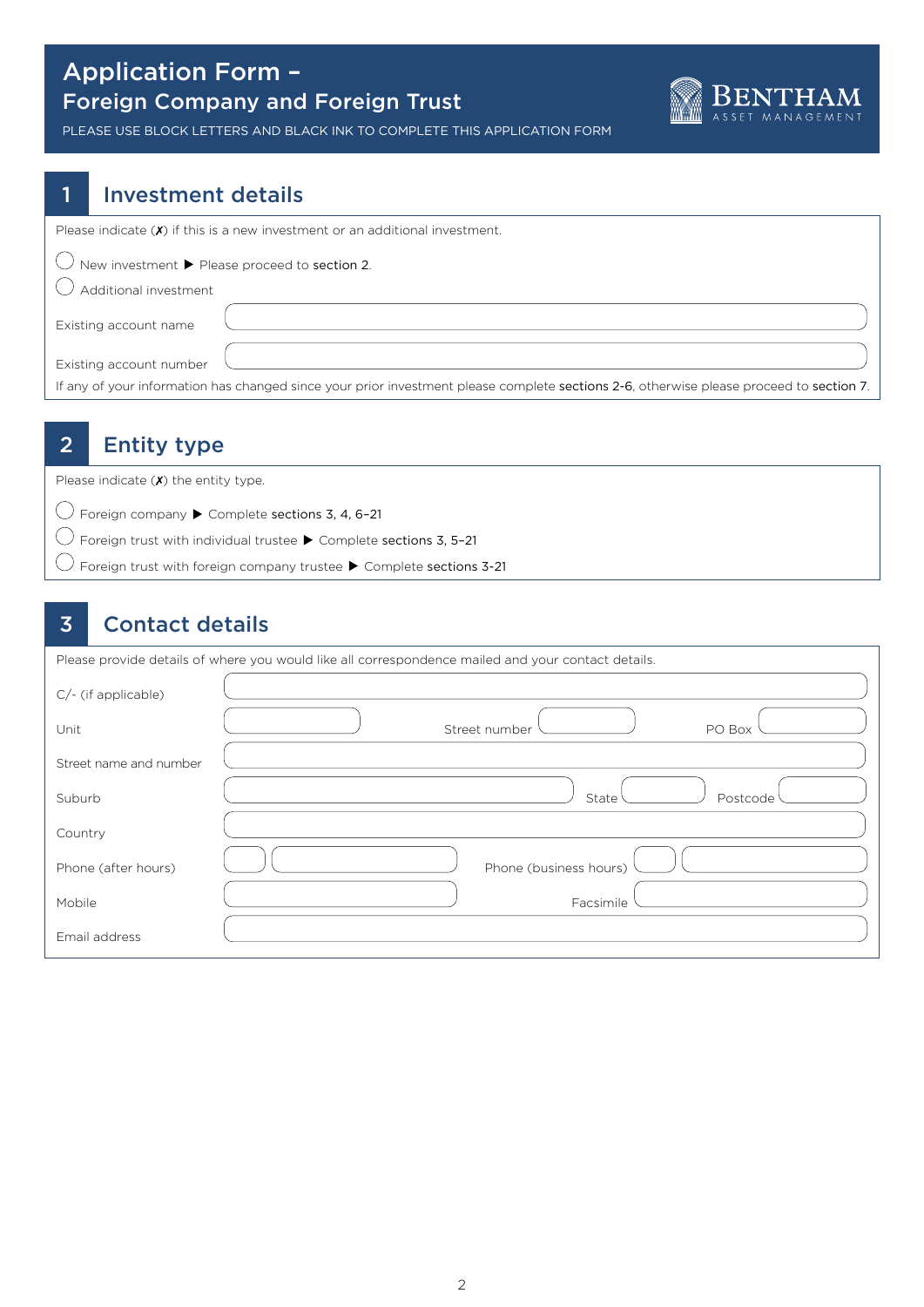# 4 Foreign company (including company trustee)

| 4A. Company details (including company trustee)                                                                                                          |                                                                                                                                                                                                            |  |  |
|----------------------------------------------------------------------------------------------------------------------------------------------------------|------------------------------------------------------------------------------------------------------------------------------------------------------------------------------------------------------------|--|--|
| Full name of<br>foreign company or<br>foreign company trustee<br>Business name<br>(if applicable)<br>Country of formation/<br>incorporation/registration | Select $(X)$ if registered by a foreign body and provide name of body.                                                                                                                                     |  |  |
|                                                                                                                                                          | Is the foreign company registered with ASIC? (select (X) ONE of the following)                                                                                                                             |  |  |
| Yes ▶ Provide ARBN                                                                                                                                       |                                                                                                                                                                                                            |  |  |
|                                                                                                                                                          | Provide EITHER (cross (X) one box)                                                                                                                                                                         |  |  |
|                                                                                                                                                          | principal place of business address in Australia OR                                                                                                                                                        |  |  |
|                                                                                                                                                          | local agent name and address details.                                                                                                                                                                      |  |  |
| Address (cannot be a PO Box)                                                                                                                             |                                                                                                                                                                                                            |  |  |
| Street name<br>and number                                                                                                                                |                                                                                                                                                                                                            |  |  |
| Suburb                                                                                                                                                   | State<br>Postcode                                                                                                                                                                                          |  |  |
| Country                                                                                                                                                  |                                                                                                                                                                                                            |  |  |
| Name of local<br>agent in Australia                                                                                                                      |                                                                                                                                                                                                            |  |  |
|                                                                                                                                                          | No ▶ Provide company identification number (if any) issued by the foreign registration body.                                                                                                               |  |  |
|                                                                                                                                                          |                                                                                                                                                                                                            |  |  |
|                                                                                                                                                          | Principal place of business in the company's country of formation or incorporation (PO Box is NOT acceptable)                                                                                              |  |  |
| Street name<br>and number                                                                                                                                |                                                                                                                                                                                                            |  |  |
| Suburb                                                                                                                                                   | State<br>Postcode                                                                                                                                                                                          |  |  |
| Country                                                                                                                                                  |                                                                                                                                                                                                            |  |  |
| Registered address of company                                                                                                                            | Provide the registered address as registered with ASIC. If the company is NOT registered with ASIC, provide the registered address<br>in the country of formation, incorporation or registration (if any). |  |  |
| Street name and number                                                                                                                                   |                                                                                                                                                                                                            |  |  |
| Suburb                                                                                                                                                   | State<br>Postcode                                                                                                                                                                                          |  |  |
| Country                                                                                                                                                  |                                                                                                                                                                                                            |  |  |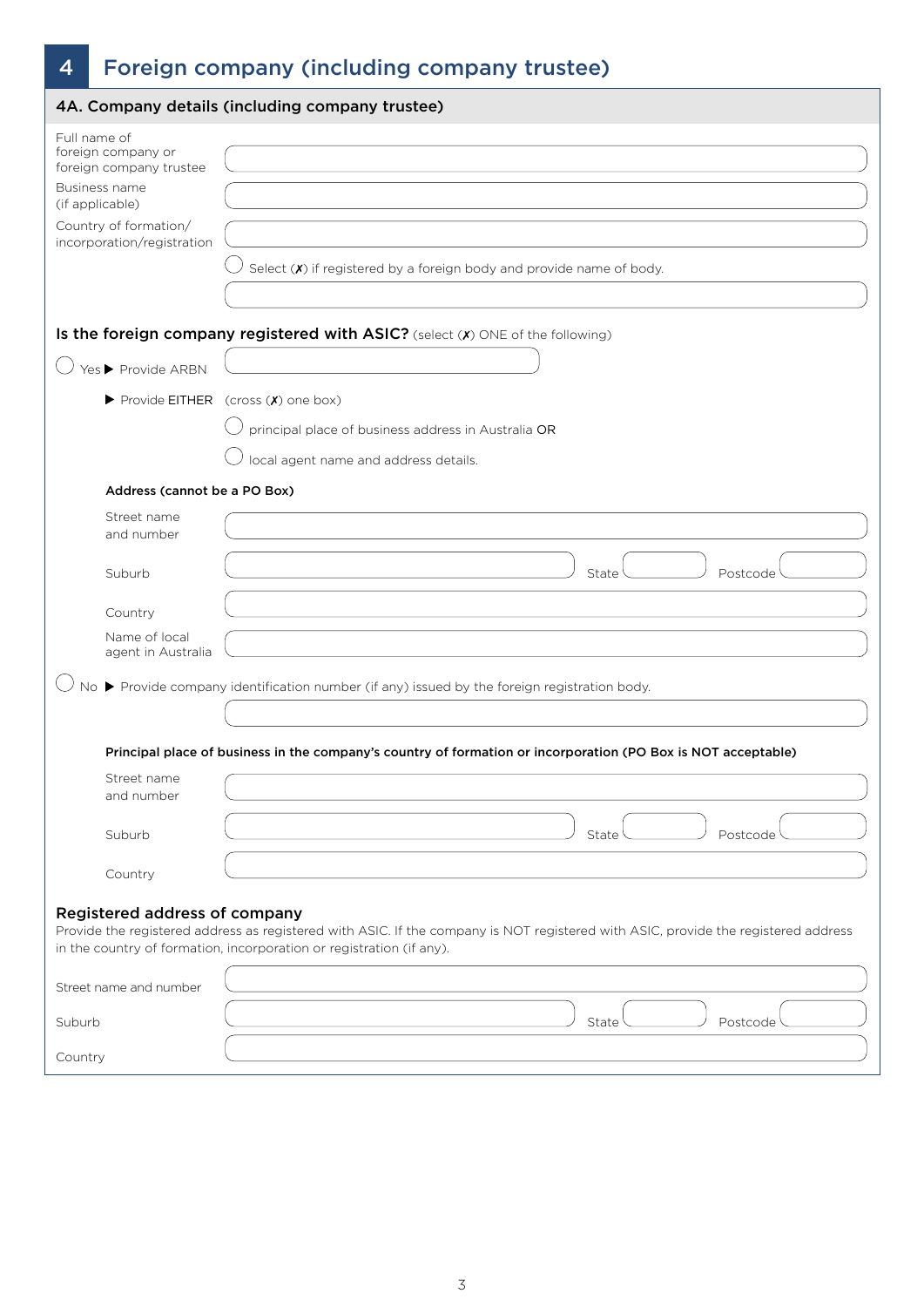# 4 Foreign company (including company trustee) (continued)

|                                                                                  |                                          | <b>Company type</b> (complete questions 1 and 2 below)                                                                                                                                                                                                   |  |
|----------------------------------------------------------------------------------|------------------------------------------|----------------------------------------------------------------------------------------------------------------------------------------------------------------------------------------------------------------------------------------------------------|--|
| Select (x) whether the company is a private/proprietary or public company:<br>1. |                                          |                                                                                                                                                                                                                                                          |  |
|                                                                                  | Private or proprietary                   |                                                                                                                                                                                                                                                          |  |
|                                                                                  | Public                                   |                                                                                                                                                                                                                                                          |  |
|                                                                                  |                                          | For private/proprietary companies provide names of all directors                                                                                                                                                                                         |  |
|                                                                                  | Director 1                               |                                                                                                                                                                                                                                                          |  |
|                                                                                  | Director 2                               |                                                                                                                                                                                                                                                          |  |
|                                                                                  | Director 3                               |                                                                                                                                                                                                                                                          |  |
|                                                                                  | Director 4                               |                                                                                                                                                                                                                                                          |  |
|                                                                                  | attach it to this form.                  | If there are additional directors, please (X) this box and provide their full names on a separate piece of paper and                                                                                                                                     |  |
| 2.                                                                               |                                          | Select (X) the applicable category of company and provide details if requested:                                                                                                                                                                          |  |
|                                                                                  |                                          | Listed on Australian or New Zealand stock exchange (ASX, NZX)                                                                                                                                                                                            |  |
|                                                                                  | Name of market/<br>exchange              |                                                                                                                                                                                                                                                          |  |
|                                                                                  |                                          | If your company is acting as a trustee for a trust $\triangleright$ Proceed to section 4B.                                                                                                                                                               |  |
|                                                                                  |                                          | If your company is investing in its own right > Proceed to section 7.                                                                                                                                                                                    |  |
|                                                                                  | Other ▶ Proceed to section 4B.           |                                                                                                                                                                                                                                                          |  |
|                                                                                  | 4B. Substantial Shareholder details      |                                                                                                                                                                                                                                                          |  |
|                                                                                  |                                          | Substantial Shareholders are individuals with ultimate ownership, directly or indirectly, of 25% or more of the company's issued share<br>capital. Ultimate ownership includes an individual's aggregated holdings through a chain of company ownership. |  |
|                                                                                  |                                          | Does the company have any substantial shareholders?                                                                                                                                                                                                      |  |
|                                                                                  | Please provide details below.            |                                                                                                                                                                                                                                                          |  |
|                                                                                  | Proceed to section 4C.<br>No.            |                                                                                                                                                                                                                                                          |  |
|                                                                                  | <b>Substantial shareholder 1</b>         |                                                                                                                                                                                                                                                          |  |
|                                                                                  | Surname                                  |                                                                                                                                                                                                                                                          |  |
|                                                                                  | Full given name(s)                       |                                                                                                                                                                                                                                                          |  |
|                                                                                  | Date of birth                            |                                                                                                                                                                                                                                                          |  |
|                                                                                  | Residential address (cannot be a PO Box) |                                                                                                                                                                                                                                                          |  |
|                                                                                  | Street name and number                   |                                                                                                                                                                                                                                                          |  |
| Suburb                                                                           |                                          | State<br>Postcode                                                                                                                                                                                                                                        |  |
|                                                                                  | Country                                  |                                                                                                                                                                                                                                                          |  |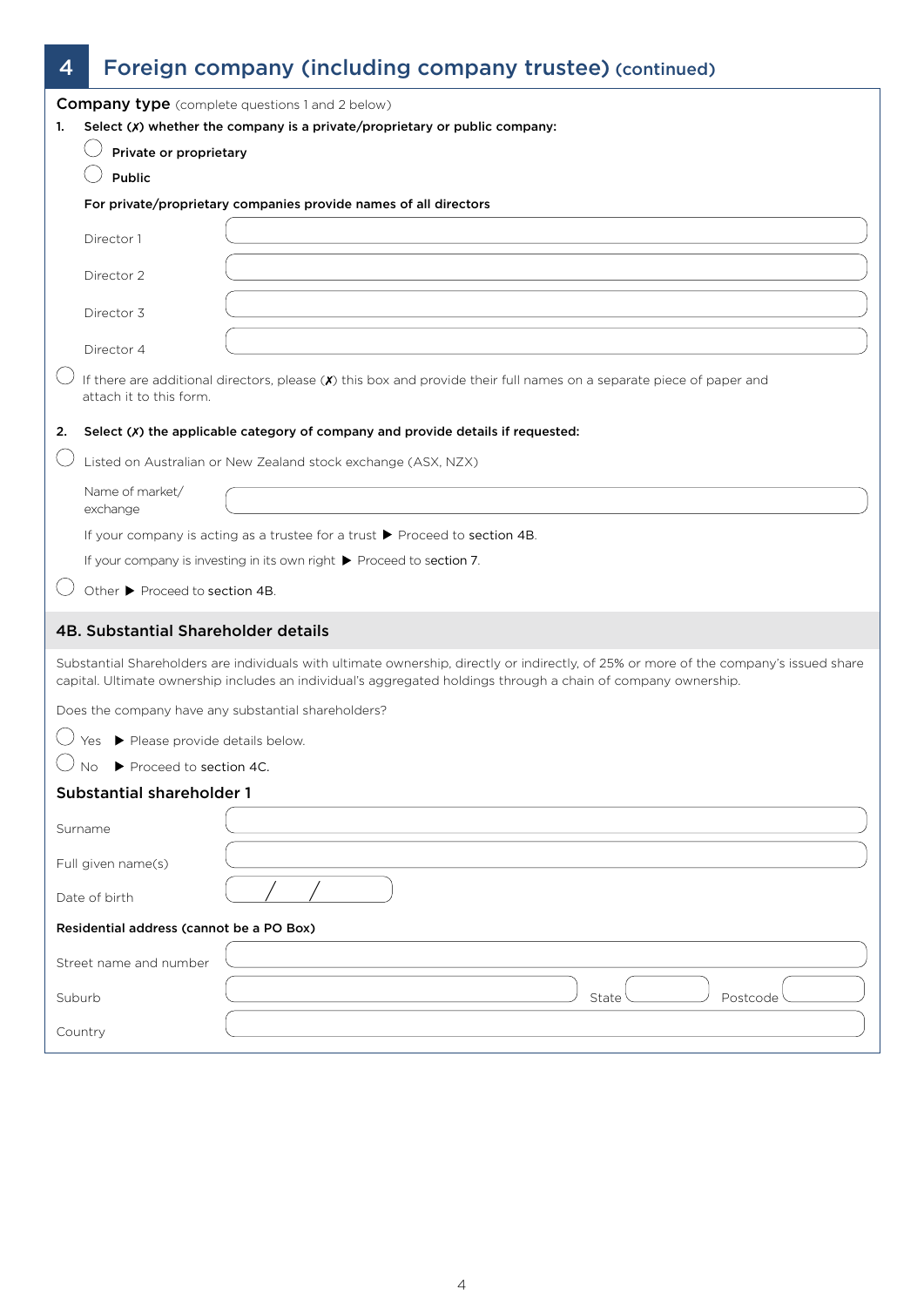# 4 Foreign company (including company trustee) (continued)

| <b>Substantial shareholder 1</b>         |                                                                                                                                       |  |  |
|------------------------------------------|---------------------------------------------------------------------------------------------------------------------------------------|--|--|
| Surname                                  |                                                                                                                                       |  |  |
| Full given name(s)                       |                                                                                                                                       |  |  |
| Date of birth                            |                                                                                                                                       |  |  |
| Residential address (cannot be a PO Box) |                                                                                                                                       |  |  |
| Street name and number                   |                                                                                                                                       |  |  |
| Suburb                                   | State<br>Postcode                                                                                                                     |  |  |
| Country                                  |                                                                                                                                       |  |  |
| attach it to this form.                  | If there are additional substantial shareholders, please (X) this box and provide their full details on a separate piece of paper and |  |  |
| 4C. Directors authorising investment     |                                                                                                                                       |  |  |
|                                          | Individuals below will be the signatories signing in section 19.                                                                      |  |  |
| Sole or Primary Director                 |                                                                                                                                       |  |  |
|                                          | Cross this box if same as 'Substantial shareholder 1' in section 4B. If different please complete below.                              |  |  |
| Surname                                  |                                                                                                                                       |  |  |
| Full given name(s)                       |                                                                                                                                       |  |  |
| Title (Mr/Mrs/Miss/Ms)                   | Date of birth                                                                                                                         |  |  |
| Residential address (cannot be a PO Box) |                                                                                                                                       |  |  |
| Street name and number                   |                                                                                                                                       |  |  |
| Suburb                                   | Postcode<br>State                                                                                                                     |  |  |
| Country                                  |                                                                                                                                       |  |  |
| <b>Second Director or Secretary</b>      |                                                                                                                                       |  |  |
|                                          | Cross this box if same as 'Substantial shareholder 2' in section 4B. If different, please complete below.                             |  |  |
| Surname                                  |                                                                                                                                       |  |  |
| Full given name(s)                       |                                                                                                                                       |  |  |
| Title (Mr/Mrs/Miss/Ms)                   | Date of birth                                                                                                                         |  |  |
| Residential address (cannot be a PO Box) |                                                                                                                                       |  |  |
| Street name and number                   |                                                                                                                                       |  |  |
| Suburb                                   | State<br>Postcode                                                                                                                     |  |  |
| Country                                  |                                                                                                                                       |  |  |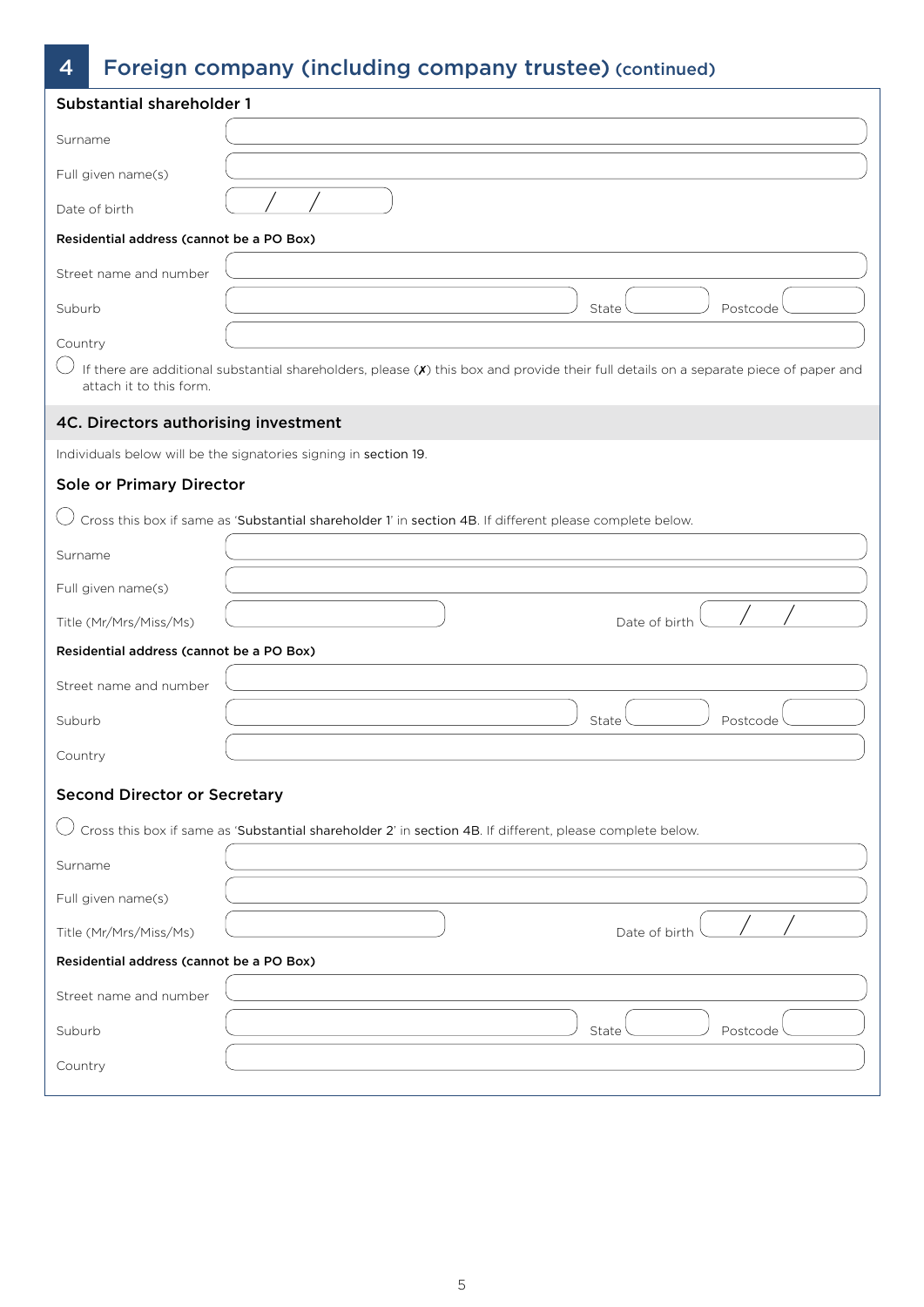# 5 Foreign Trust

| 5A. Details of Foreign Trust                      |                                                                                                                                                                                                                                                                                                                                                                            |  |  |
|---------------------------------------------------|----------------------------------------------------------------------------------------------------------------------------------------------------------------------------------------------------------------------------------------------------------------------------------------------------------------------------------------------------------------------------|--|--|
| Full name of trust                                |                                                                                                                                                                                                                                                                                                                                                                            |  |  |
|                                                   |                                                                                                                                                                                                                                                                                                                                                                            |  |  |
| Country of establishment                          |                                                                                                                                                                                                                                                                                                                                                                            |  |  |
| Name of trust settlor                             | (the individual who contributed the initial funding on trust establishment).                                                                                                                                                                                                                                                                                               |  |  |
|                                                   | Please select (X) type of trust and provide information requested:                                                                                                                                                                                                                                                                                                         |  |  |
| Foreign superannuation fund                       |                                                                                                                                                                                                                                                                                                                                                                            |  |  |
| Private trust (family trust, discretionary trust) |                                                                                                                                                                                                                                                                                                                                                                            |  |  |
| Charitable trust                                  |                                                                                                                                                                                                                                                                                                                                                                            |  |  |
| Other trust, provide type                         |                                                                                                                                                                                                                                                                                                                                                                            |  |  |
| 5B. Trust beneficiary details                     |                                                                                                                                                                                                                                                                                                                                                                            |  |  |
|                                                   | Substantial trust beneficiaries are individuals specified in the trust deed with ultimate entitlement, directly or indirectly to 25% or more<br>of trust income/assets. Where a trust beneficiary is a company you must consider an individual's ownership of any issued share capital<br>of the company when disclosing whether they are a substantial trust beneficiary. |  |  |
|                                                   | Does the Trust Deed specify any substantial trust beneficiaries?                                                                                                                                                                                                                                                                                                           |  |  |
| Yes ▶ Please provide details below.               |                                                                                                                                                                                                                                                                                                                                                                            |  |  |
| <b>No</b>                                         | Proceed to 'Other beneficiaries' section below.                                                                                                                                                                                                                                                                                                                            |  |  |
| Substantial trust beneficiary 1                   |                                                                                                                                                                                                                                                                                                                                                                            |  |  |
| Surname                                           |                                                                                                                                                                                                                                                                                                                                                                            |  |  |
| Full given name(s)                                | Date of birth                                                                                                                                                                                                                                                                                                                                                              |  |  |
| Residential address (cannot be a PO Box)          |                                                                                                                                                                                                                                                                                                                                                                            |  |  |
| Street name and number                            |                                                                                                                                                                                                                                                                                                                                                                            |  |  |
| Suburb                                            | State<br>Postcode                                                                                                                                                                                                                                                                                                                                                          |  |  |
| Country                                           |                                                                                                                                                                                                                                                                                                                                                                            |  |  |
| Substantial trust beneficiary 2                   |                                                                                                                                                                                                                                                                                                                                                                            |  |  |
| Surname                                           |                                                                                                                                                                                                                                                                                                                                                                            |  |  |
| Full given name(s)                                | Date of birth                                                                                                                                                                                                                                                                                                                                                              |  |  |
| Residential address (cannot be a PO Box)          |                                                                                                                                                                                                                                                                                                                                                                            |  |  |
| Street name and number                            |                                                                                                                                                                                                                                                                                                                                                                            |  |  |
| Suburb                                            | State<br>Postcode                                                                                                                                                                                                                                                                                                                                                          |  |  |
| Country                                           |                                                                                                                                                                                                                                                                                                                                                                            |  |  |
|                                                   | If there are additional substantial trust beneficiaries, please (X) this box and provide their full details (as noted above)<br>on a separate piece of paper and attach it to this form.                                                                                                                                                                                   |  |  |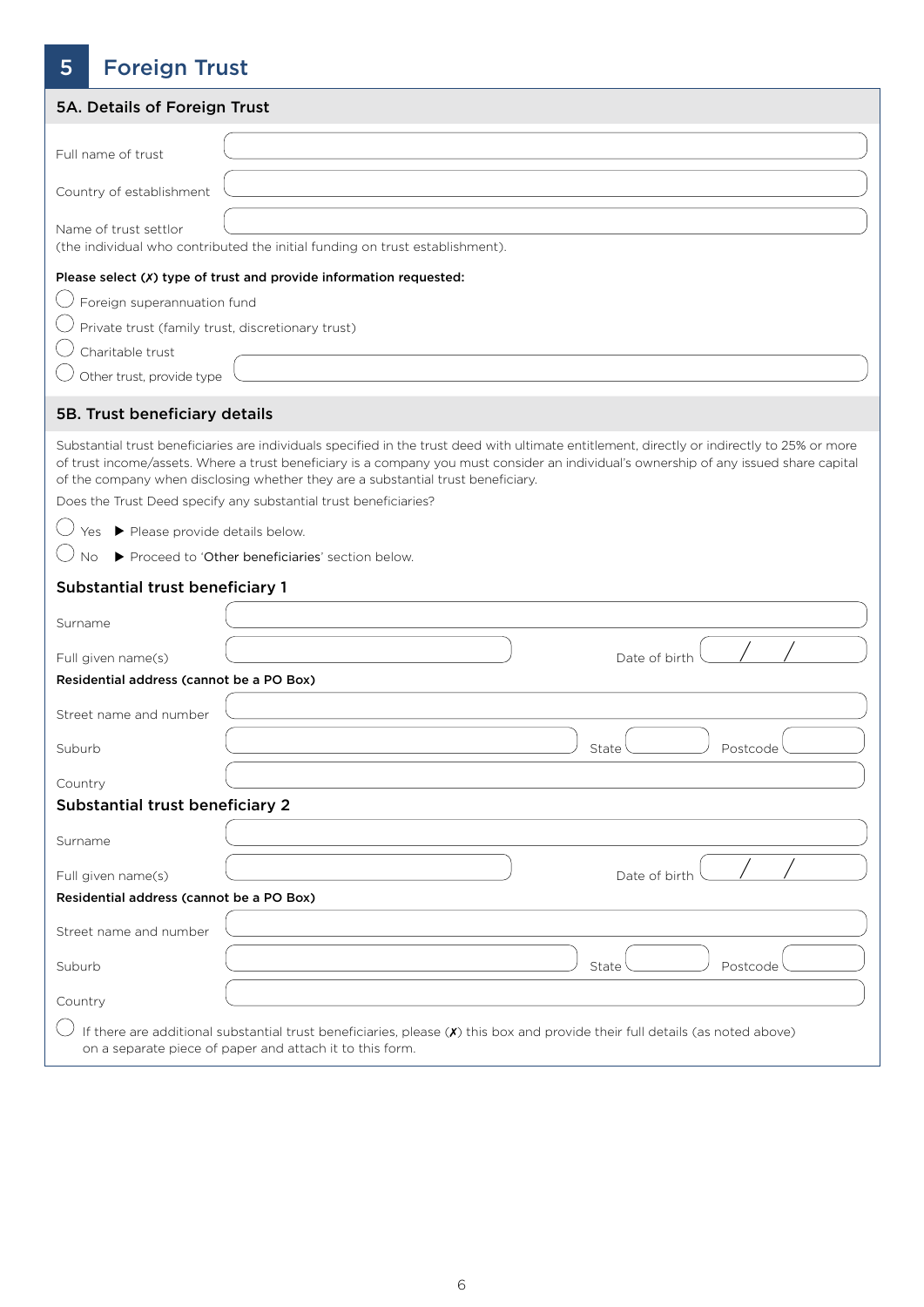# 5 Foreign Trust (continued)

| <b>Other beneficiaries</b>               |                                                                                                                                                                                               |
|------------------------------------------|-----------------------------------------------------------------------------------------------------------------------------------------------------------------------------------------------|
| Are there any other beneficiaries?       |                                                                                                                                                                                               |
| Yes                                      | Please provide details below, then proceed to 'Beneficiary classes' below.                                                                                                                    |
| Surname                                  |                                                                                                                                                                                               |
| Given name(s)                            |                                                                                                                                                                                               |
| Surname                                  |                                                                                                                                                                                               |
| Given name(s)                            |                                                                                                                                                                                               |
| Surname                                  |                                                                                                                                                                                               |
| Given name(s)                            |                                                                                                                                                                                               |
|                                          | If there are other beneficiaries, please $(X)$ this box and provide their full names on a separate piece of paper and<br>attach it to this form. Then proceed to 'Beneficiary classes' below. |
| No                                       | Please proceed to 'Beneficiary classes' below.                                                                                                                                                |
| <b>Beneficiary classes</b>               |                                                                                                                                                                                               |
|                                          | Does the trust deed refer to beneficiaries in relation to a member of class?                                                                                                                  |
| please list each class below.<br>Yes     |                                                                                                                                                                                               |
| Class 1                                  |                                                                                                                                                                                               |
|                                          |                                                                                                                                                                                               |
| Class 2                                  |                                                                                                                                                                                               |
| attach it to this form.                  | If there are other beneficiary classes, please (X) this box and provide them on a separate piece of paper and                                                                                 |
| Please proceed to 5C.<br>Νo              |                                                                                                                                                                                               |
| 5C. Details of Trustee(s)                |                                                                                                                                                                                               |
| P lease indicate $(X)$ the trustee type: |                                                                                                                                                                                               |
| Individual Trustee(s)                    | Please complete below. Then proceed to 'Other beneficiary' below.                                                                                                                             |
|                                          | Foreign Company Trustee ▶ Please ensure you have completed section 4. Then proceed to section 6.                                                                                              |
|                                          | Complete the below sections for the indicated individual. Please note that all fields are mandatory.                                                                                          |
| Individual Trustee 1 (primary trustee)   |                                                                                                                                                                                               |
| Surname                                  |                                                                                                                                                                                               |
| Full given name(s)                       |                                                                                                                                                                                               |
| Title (Mr/Mrs/Miss/Ms)                   | Date of birth                                                                                                                                                                                 |
| Residential address (cannot be a PO Box) |                                                                                                                                                                                               |
| Street name and number                   |                                                                                                                                                                                               |
| Suburb                                   | Postcode<br>State                                                                                                                                                                             |
| Country                                  |                                                                                                                                                                                               |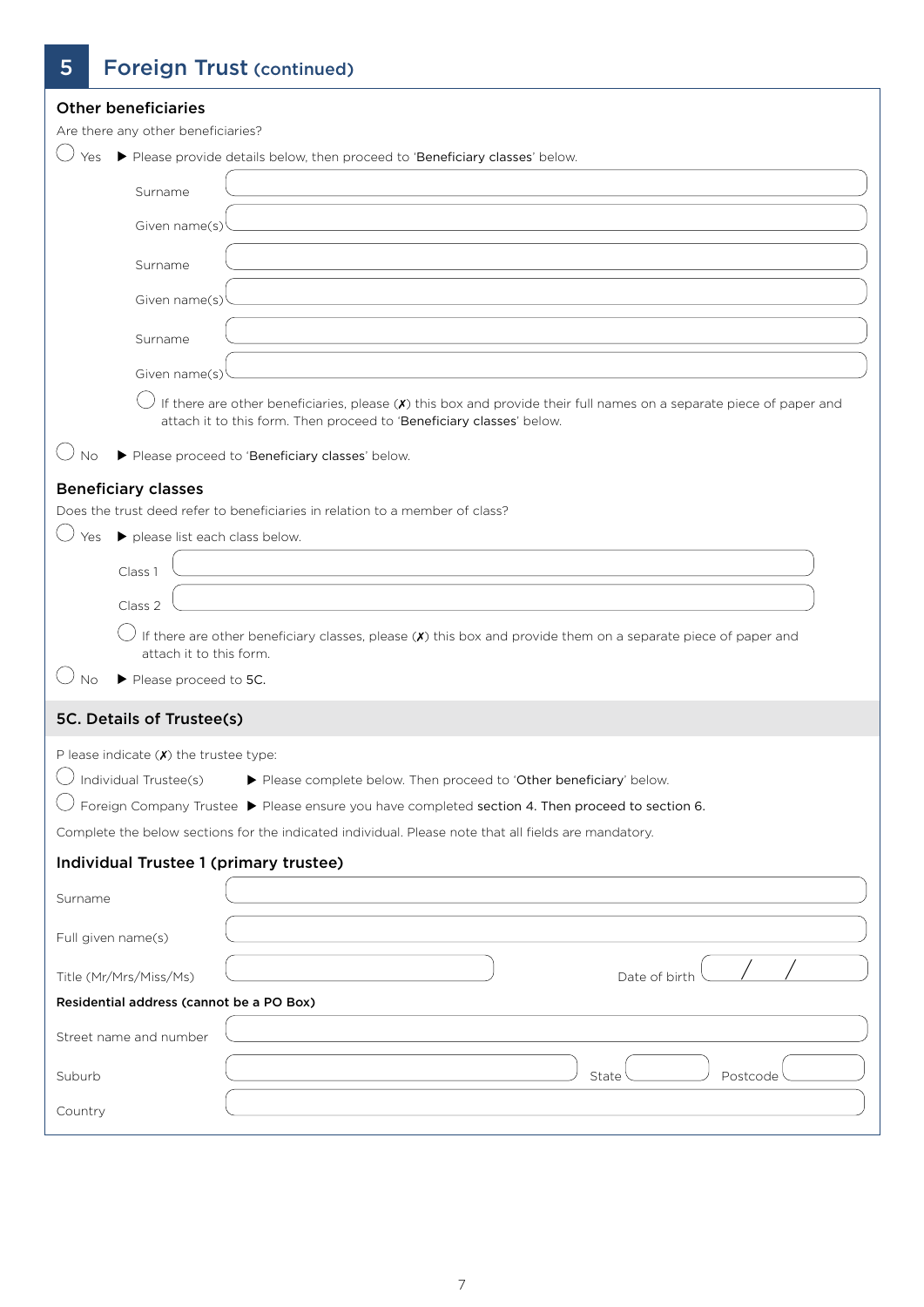### **5** Foreign Trust (continued)

| Individual Trustee 2                                   |                                                                                                                                                                                                     |
|--------------------------------------------------------|-----------------------------------------------------------------------------------------------------------------------------------------------------------------------------------------------------|
| Surname                                                |                                                                                                                                                                                                     |
| Full given name(s)                                     |                                                                                                                                                                                                     |
| Title (Mr/Mrs/Miss/Ms)                                 | Date of birth                                                                                                                                                                                       |
| Residential address (cannot be a PO Box)               |                                                                                                                                                                                                     |
| Street name and number                                 |                                                                                                                                                                                                     |
| Suburb                                                 | State<br>Postcode                                                                                                                                                                                   |
| Country                                                |                                                                                                                                                                                                     |
| For unregulated trusts, are there additional trustees? |                                                                                                                                                                                                     |
|                                                        | Yes $\blacktriangleright$ If there are other individual trustees, please ( $\chi$ ) this box and provide their details (as noted above) on a separate piece<br>of paper and attach it to this form. |
| Proceed to section 6.                                  |                                                                                                                                                                                                     |

### 6 Other individuals controlling the entity

Are there any individuals exercising control over your entity other than those already listed in sections 4 or 5 of this form?

If your entity is a Trust with Company Trustee, consider both the Trust and the Company Trustee when answering this question.

- $\bigcirc$  Yes  $\triangleright$  Please provide their details below.
- $\bigcirc$  No  $\triangleright$  Proceed to section 7.

### **Individual 1**

| Individual 1                                                                                                                                    | <b>Individual 2</b>                       |
|-------------------------------------------------------------------------------------------------------------------------------------------------|-------------------------------------------|
| Capacity / Role                                                                                                                                 | Capacity / Role                           |
| Surname                                                                                                                                         | Surname                                   |
| Full given name(s)                                                                                                                              | Full given name(s)                        |
| Title                                                                                                                                           | Title                                     |
| Date of birth                                                                                                                                   | Date of birth                             |
| Residential address<br>(cannot be PO Box)                                                                                                       | Residential address<br>(cannot be PO Box) |
| If there are more individuals controlling the entity, please select ( $\chi$ ) this box and provide their roles, full names, dates of birth and |                                           |

residential addresses on a separate piece of paper.

### 7 Source of funds (Required)

| Please indicate $(X)$ the origin and source of funds being invested.                                                                                                              |
|-----------------------------------------------------------------------------------------------------------------------------------------------------------------------------------|
| $\overline{\bigcirc}$ Income from employment - regular and/or bonus $\overline{\bigcirc}$ Investment income (e.g. rent, dividends, pension) $\overline{\bigcirc}$ Business income |
| $\bigcirc$ One-off payment (e.g. matured investment, court settlement, redundancy, inheritance) $\bigcirc$ Sale of assets (e.g. shares, property)                                 |
| $\overline{\bigcirc}$ Windfall (e.g. gift, lottery winnings) $\overline{\bigcirc}$ Borrowed funds $\overline{\bigcirc}$ Charitable donations                                      |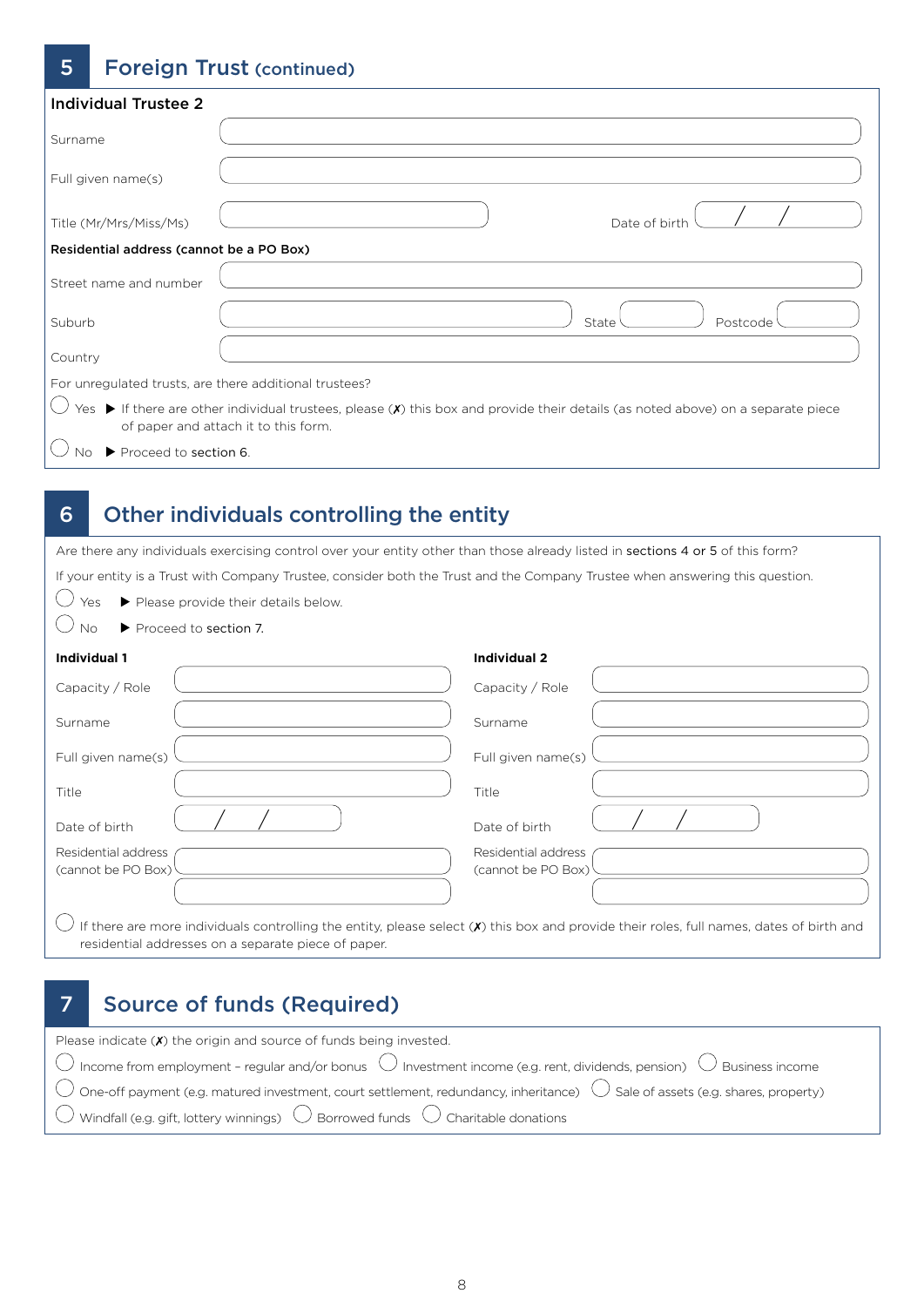# 8 **Payment of initial investment amount**

Please indicate (X) how you will make your payment of the initial investment amount by selecting one of the following:

 $\bigcirc$  Direct debit  $\blacktriangleright$  Please ensure you also complete section 9.

 $\bigcirc$  Cheque  $\blacktriangleright$  Please make the cheque payable to 'Fidante Partners <name of investor(s)>' and attach it to this form.

Electronic funds transfer  $\blacktriangleright$  The bank account to transfer funds is listed in section 20A and 20B. Transfer your funds, with your investor name as reference, at the same time as posting your application to ensure there are no delays in opening your account.

### 9 Nominated bank account

If you are making your investment via direct debit, please provide details of the bank account you wish us to debit. Please indicate  $(X)$  the nominated bank account.

 $\bigcup$  Please use existing bank account on file.

 $\overline{\mathcal{C}}$  Please use bank account provided below.

Unless requested otherwise, this will also be the bank account we credit any withdrawal proceeds and/or distributions if you requested these to be paid to you and not reinvested. Please note, if you make a withdrawal within the first three months of making your investment, we will only pay the withdrawal proceeds to the account that was debited when making the investment. The nominated account must be in the name of the investor all investors must sign this section. By providing your nominated account details in this section you authorise Fidante Partners to use these details for all future transaction requests that you make until notice is provided otherwise. For additional investments, a nomination in this section overrides any previous nominations.

| Financial institution |                                                                                                       |
|-----------------------|-------------------------------------------------------------------------------------------------------|
| <b>Branch</b>         |                                                                                                       |
| Account name          |                                                                                                       |
| Branch number (BSB)   | Account number                                                                                        |
|                       | TAME CONTROL OF BUILDING TAX RIGA COO CZE FOO AFCLOZACCOMAL CIRIN CACEFON CHA EN JILRO LI LOCALITANIA |

I/We request Fidante Partners Limited (ABN 94 002 835 592, AFSL 234668) (User ID No. 216559) and/or Fidante Partners Services Limited (ABN 44 119 605 373, AFSL 320505) (User ID No. 409056) (Fidante Partners), until further written notice is given to Fidante Partners from me/us, to debit my/our account described on the previous page, any amounts which Fidante Partners may direct debit or charge me/us through the Bulk Electronic Clearing System. I/We understand and acknowledge that:

- 1. the bank/financial institution may, in its absolute discretion, determine the order of priority of payment by it of any monies pursuant to this request or any authority or mandate, and at any time by notice in writing to me/us, terminate this request as to future debits.
- 2. Fidante Partners may, by prior arrangement and notice to me/us, vary the amount or frequency of future debits.
- 3. the bank/financial institution will provide to me/us upon request general descriptive information of the kind referred to in sections 13.1 and 13.2 of the Code of Banking Practice, concerning the operation of accounts, banking facilities and cheques.
- 4. the information which I/we have provided on this form is accurate and not misleading and I am/we are aware that Fidante Partners is relying on it.
- 5. this direct debit arrangement is governed by the terms of the Bulk Electronic Clearing System Procedures and the Direct Debit Request Service Agreement (available on our website) which I/we have read and agreed to.
- 6. should the bank/financial institution charge any fees/charges related to this direct debit authorisation (including a withdrawal or dishonour fee), I/we will be responsible for such fees/charges.

#### Bank account signatory 1

| Bank account signatory 2 |  |
|--------------------------|--|
|--------------------------|--|

| Signature     | Signature     |  |
|---------------|---------------|--|
| Date          | Date          |  |
| Surname       | Surname       |  |
| Given name(s) | Given name(s) |  |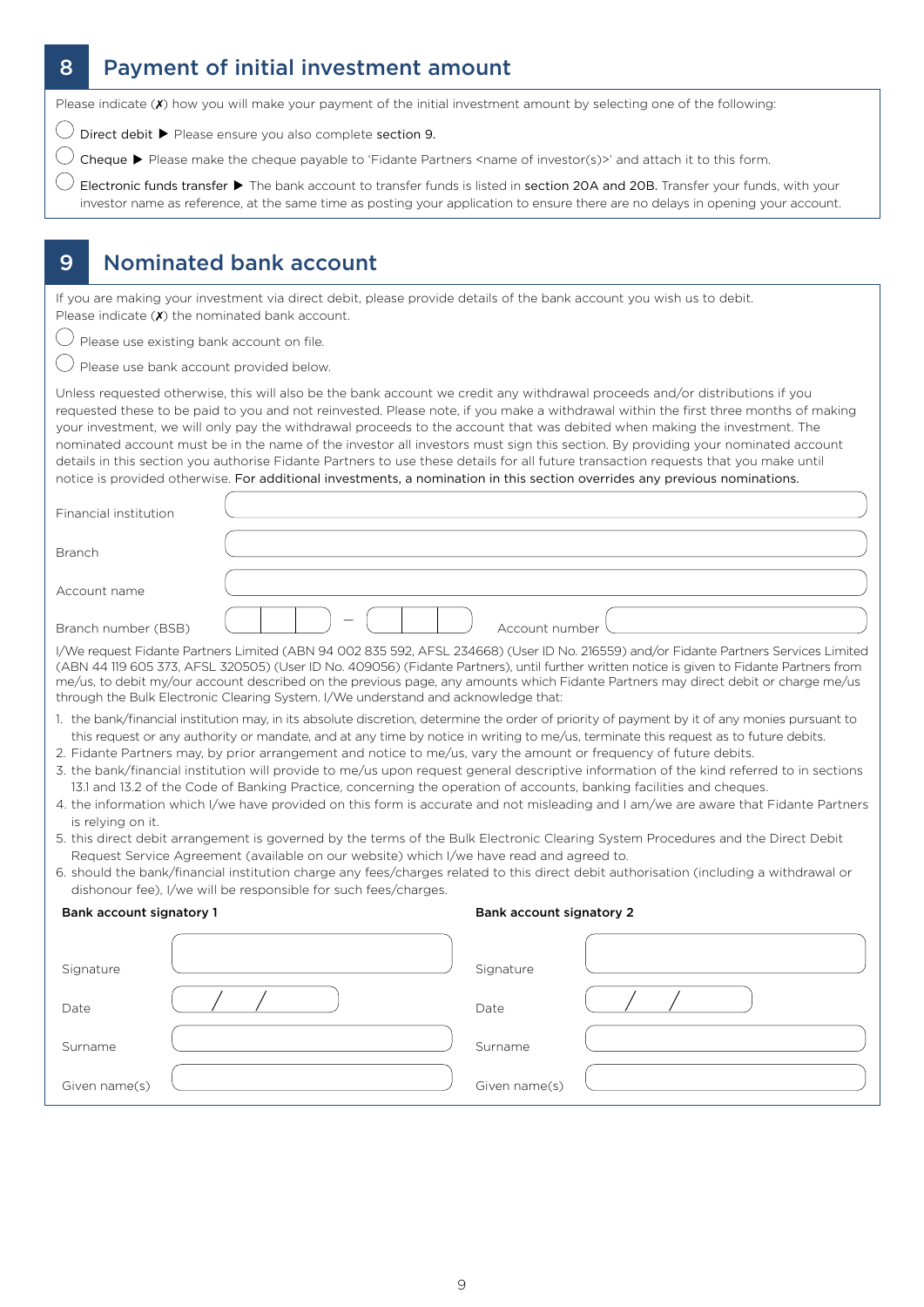### 10 Investment and distribution method

Please write the full fund name, fund code, investment amount, regular savings plan (if applicable) and distribution options. Refer to section 20 for the listing of funds, fund codes and minimum initial investment amounts.

|                                                                                                          |              |                                                                                  |                                                      |          | <b>Distribution options</b><br>(select $(X)$ one option per fund) <sup>3</sup> |
|----------------------------------------------------------------------------------------------------------|--------------|----------------------------------------------------------------------------------|------------------------------------------------------|----------|--------------------------------------------------------------------------------|
| <b>Fund Name</b>                                                                                         | Fund<br>Code | Investment amount<br>(subject to the minimum<br>initial investment) <sup>1</sup> | Regular savings plan <sup>2</sup><br>(if applicable) | Reinvest | Cash<br>payment                                                                |
|                                                                                                          |              | $\, \mathfrak{P} \,$                                                             | $\mathfrak{P}$                                       |          |                                                                                |
|                                                                                                          |              | $\mathfrak{P}$                                                                   | $\mathfrak{P}$                                       |          |                                                                                |
|                                                                                                          |              | $\mathfrak{P}$                                                                   | $\mathfrak{P}$                                       |          |                                                                                |
|                                                                                                          |              | $\, \, \raisebox{-1.5pt}{\text{\circle*{1.5}}}\,$                                | $\mathfrak{P}$                                       |          |                                                                                |
|                                                                                                          |              | $\, \, \raisebox{-1.5pt}{\text{\circle*{1.5}}}\,$                                | $\mathfrak{P}$                                       |          |                                                                                |
|                                                                                                          |              | $\updownarrow$                                                                   | $\mathfrak{P}$                                       |          |                                                                                |
|                                                                                                          |              | $\mathfrak{P}$                                                                   | $\mathfrak{P}$                                       |          |                                                                                |
|                                                                                                          |              | $\mathfrak{P}$                                                                   | $\mathfrak{P}$                                       |          |                                                                                |
| The minimum initial investment is listed in section 18 or \$1.000 when a Regular Savings Plan is set up. |              |                                                                                  |                                                      |          |                                                                                |

1 The minimum initial investment is listed in section 18 or \$1,000 when a Regular Savings Plan is set up. <sup>2</sup> The Regular Savings Plan enables you to invest in the Fund each month via direct debit from a nominated bank account. The minimum is \$100 per month

<sup>3</sup> Nominate one distribution option per Fund if applicable. If no nomination is made, distributions will be automatically re-invested

Fidante Partners may, in its absolute discretion, refuse any application for units. Persons external to Fidante Partners or other entities who market Fidante Partners products are not agents of Fidante Partners but are independent investment advisers. Fidante Partners will not be bound by representations or statements which are not contained in information disseminated by Fidante Partners. Application monies paid by cheques from investment advisers will only be accepted if drawn from a trust account maintained in accordance with the Corporations Act 2001 (Cth).

# 11 Target Market Determination

From 5 October 2021, before investing in a Fund, investors should ensure they meet the description of the Fund's Target Market as outlined in its Target Market Determination (TMD). TMDs for each Fund are available from your financial adviser, our Investor Services team or fidante.com.au.

#### 11A. Adviser use only

#### This question is for financial advisers only. If you do not have an adviser, please complete Section 11B.

This application is necessary to implement the personal advice I have given to the applicant in relation to the acquisition of units in the Fund. I have considered the TMD for the Fund and consider that the applicant is within the Fund's Target Market.<br>applicant is within the Fund's Target Market.

#### If you answered YES, please proceed to Section 12 of the application form. If you answered NO, please complete question below.

#### Please only complete this question if you answered NO to question above.

Please provide the reason(s) why you consider the product is still appropriate for the applicant based on their objectives, financial situation and needs.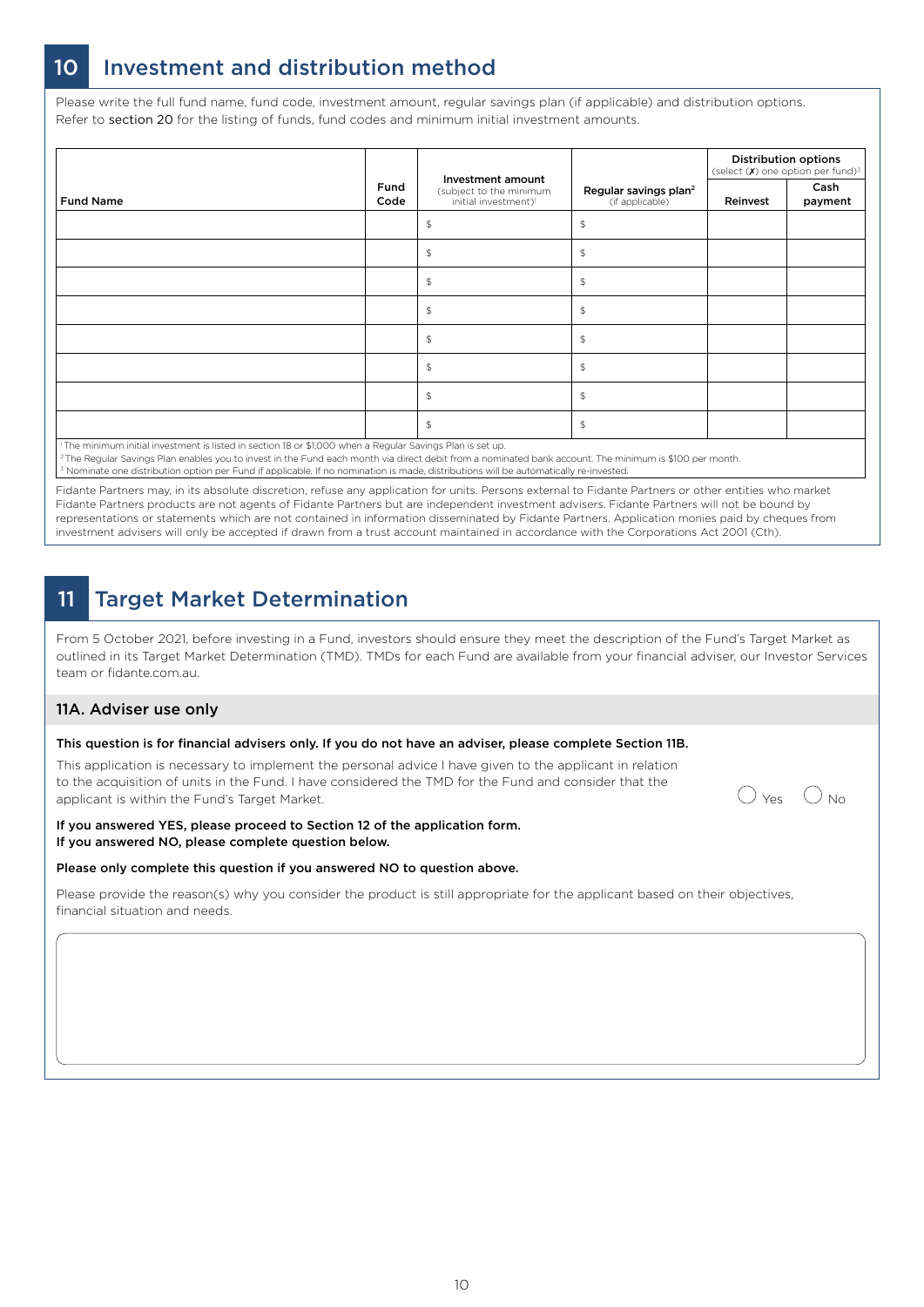### 11 Target Market Determination (continued)

#### 11B. Non-Adviser use only

#### Please only complete this section if you don't have an Adviser.

- 1. I have considered the TMD for the Fund and confirm the Fund's Target Market aligns with my objectives, Financial situation and needs.  $\bigcirc$  No No.  $\bigcirc$  and and committed randomary calged named angles matrixly objectives,  $\bigcirc$  Yes  $\bigcirc$  No.
- 2. I have read and understood the TMD and PDS of the Fund and confirm the features of the Fund as I have read and understood the TMD and PDS of the Fund and confirm the features of the Fund as<br>described in the TMD and PDS aligns with my objectives, financial situation and needs.  $\bigcirc$   $\bigcirc$   $\bigcirc$   $\bigcirc$   $\bigcirc$   $\bigcirc$   $\big$
- 3. I confirm I am not investing more of my portfolio into this Fund than what is recommended in the TMD of the Fund (i.e. Small Allocation – no more than 25% of my total investible assets; Core Allocation – up to 75% of my total investible assets; or Standalone Allocation – part or majority (up to 100%) of  $\sim$  up to 73% of my total investible assets, or standalone Allocation – part or majority (up to 100%) or  $\sim$   $\sim$   $\sim$   $\sim$   $\sim$   $\sim$  No
- 4. I confirm I am comfortable with holding my investment for at least the recommended investment I confirm I am comfortable with holding my investment for at least the recommended investment  $\bigcirc$  Yes  $\bigcirc$  No
- 5. I confirm that my risk/return profile when making this investment is consistent with the risk/return I confirm that my risk/return profile when making this investment is consistent with the risk/return  $\bigcirc$  Yes  $\bigcirc$  No No
- 6. I confirm I am comfortable with when I can make withdrawals from the Fund as outlined in the PDS I confirm I am comfortable with when I can make withdrawals from the Fund as outlined in the PDS of the Fund.  $\bigcirc$  yes  $\bigcirc$  No

If you do not understand the TMD of the Fund or need further information before proceeding with your investment, please call us on 13 51 53.

If you do not have an adviser and answered NO to any of the questions above, we may call you to confirm additional details before deciding whether to process your investment.

### 12 Additional information

| This section must be completed by all entities.                                                                                             |
|---------------------------------------------------------------------------------------------------------------------------------------------|
| Purpose or activities of the entity                                                                                                         |
| Date of formation                                                                                                                           |
| Select primary source of the overall wealth of the entity.                                                                                  |
| Investment income (e.g. rent, dividends)<br><b>Business income</b>                                                                          |
| Sale of assets (e.g. shares, property)<br>One-off payment (e.g. matured investment, court settlement, redundancy, inheritance)              |
| Borrowed funds $\bigcup$<br>Charitable donations                                                                                            |
| Select primary source of the overall wealth of all individuals listed in this application form. You may select multiple options that apply. |
| Income from employment - regular and/or bonus $\bigcup$ Investment income (e.g. rent, dividends, pension)                                   |
| Business income One-off payment (e.g. matured investment, court settlement, redundancy, inheritance)                                        |
| Sale of assets (e.g. shares, property) $\bigcup$ Windfall (e.g. gift, lottery winnings) $\bigcup$<br>J Borrowed funds                       |
| Government benefits (e.g. family tax benefits)                                                                                              |
| Is your entity a charity, aid organisation, foundation or a not-for-profit organisation?                                                    |
| Yes                                                                                                                                         |
| ▶ Does it provide financial or other support to recipients overseas?                                                                        |
| Please list destination countries                                                                                                           |
| No                                                                                                                                          |
| Nο                                                                                                                                          |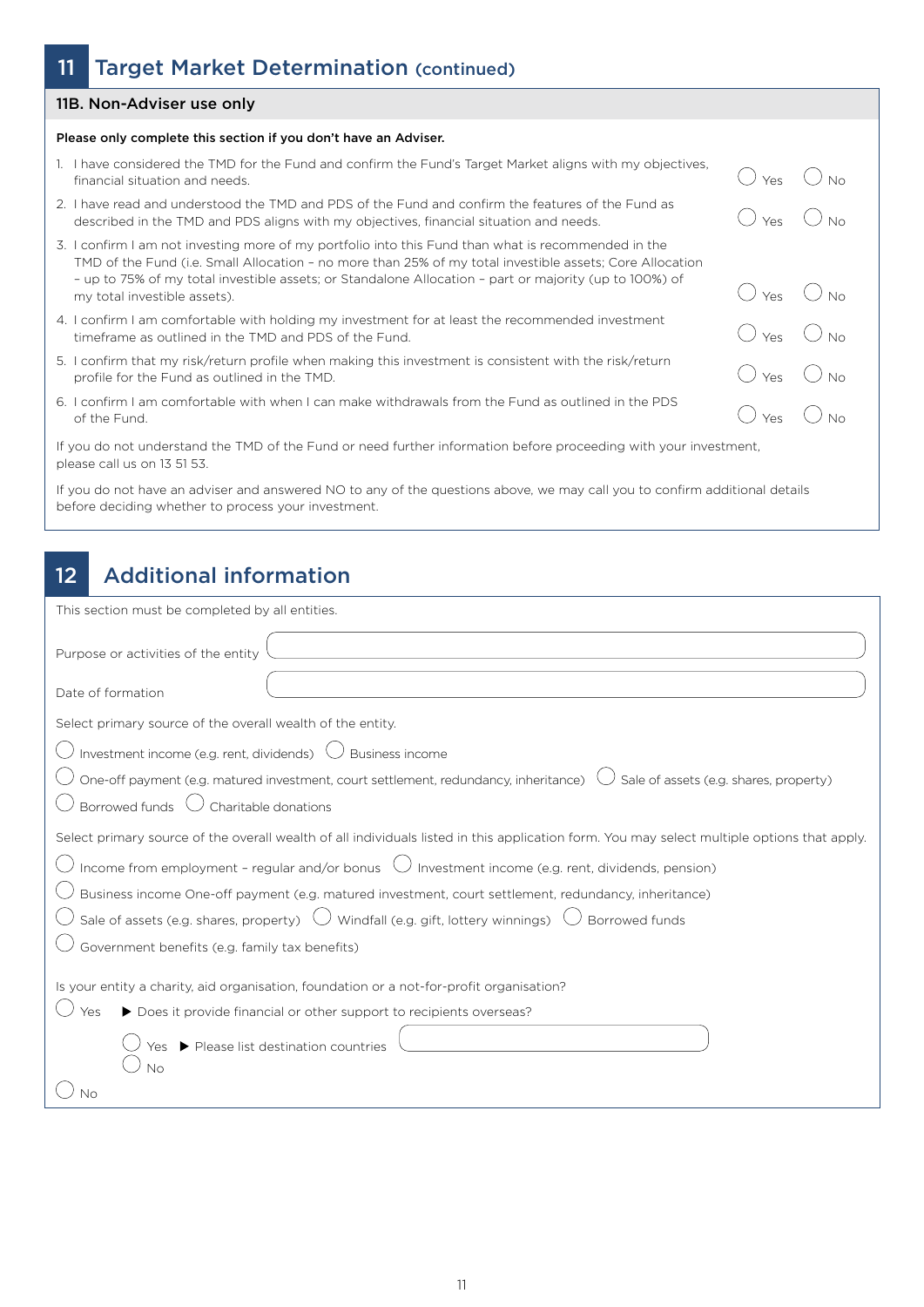# 13 Annual Report

A copy of the annual report for the Fund(s) will be provided on the Fidante Partners website fidante.com.au.

 $\bigcirc$  Please cross (x) this box if you wish to receive a paper copy of the annual report(s) for the Fund(s) in which you are invested. If you choose to have an annual report mailed to you, it will be mailed to the address provided in section 3 or your current address on file for existing investors.

### 14 Wholesale investor status

This section is only required for investments into the Bentham Global Opportunities Fund – Class I.

By crossing ( $\bm{x}$ ) the box, I/we confirm that I am a/we are Wholesale Investor(s) as defined under Chapter 7 of the Corporations Act 2001 (Cth) and I/we have attached a Wholesale Client Certificate to support this statement.

#### I/We confirm that:

- as a wholesale investor, I am investing at least \$500,000 or I am investing under \$500,000 and have a wholesale client certificate from an accountant confirming I meet the general wholesale test for assets and/or income; and
- the Wholesale Client Certificate is not more than two years old.

### 15 Global Tax Reporting Requirements

| Information about investors that are foreign tax residents must be reported to the Australian Taxation Office (ATO) in accordance<br>with international tax reporting standards and laws to which Australia is subject. These include the OECD Common Reporting<br>Standard (CRS) and United States Foreign Account Tax Compliance Act (FATCA). If you require further information on Australia's<br>obligations under CRS or FATCA, please visit the ATO website www.ato.com.au. |  |
|-----------------------------------------------------------------------------------------------------------------------------------------------------------------------------------------------------------------------------------------------------------------------------------------------------------------------------------------------------------------------------------------------------------------------------------------------------------------------------------|--|
| 15A Entity type                                                                                                                                                                                                                                                                                                                                                                                                                                                                   |  |
| Select the appropriate entity type from one of the 4 options below and provide requested information.                                                                                                                                                                                                                                                                                                                                                                             |  |
| A Financial Institution (A custodial or depository institution, an investment entity or specified insurance company for FATCA/<br>CRS purposes)                                                                                                                                                                                                                                                                                                                                   |  |
| Provide the entity's Global Intermediary Identification Number (GIIN), if applicable                                                                                                                                                                                                                                                                                                                                                                                              |  |
| If the entity is a Financial Institution but does not have a GIIN, provide its FATCA status (select one)                                                                                                                                                                                                                                                                                                                                                                          |  |
| Deemed Compliant Financial Institution                                                                                                                                                                                                                                                                                                                                                                                                                                            |  |
| <b>Excepted Financial Institution</b>                                                                                                                                                                                                                                                                                                                                                                                                                                             |  |
| Exempt Beneficial Owner                                                                                                                                                                                                                                                                                                                                                                                                                                                           |  |
| Non Reporting IGA Financial Institution                                                                                                                                                                                                                                                                                                                                                                                                                                           |  |
| (If the Entity is a Trustee- Documented trust, provide the Trustee's GIIN)                                                                                                                                                                                                                                                                                                                                                                                                        |  |
| Non participating Financial Institution                                                                                                                                                                                                                                                                                                                                                                                                                                           |  |
| US Financial Institution                                                                                                                                                                                                                                                                                                                                                                                                                                                          |  |
| Other (Describe the Company's FATCA status in the box provided)                                                                                                                                                                                                                                                                                                                                                                                                                   |  |
| Please answer the question below for all Financial Institutions                                                                                                                                                                                                                                                                                                                                                                                                                   |  |
| Is the Financial Institution an Investment Entity located in a Non-Participating CRS Jurisdiction and managed by another<br>Financial Institution?                                                                                                                                                                                                                                                                                                                                |  |
| Yes<br>Please proceed to section 15B (Foreign Controlling Persons).                                                                                                                                                                                                                                                                                                                                                                                                               |  |
| No<br>▶ Proceed to section 16.                                                                                                                                                                                                                                                                                                                                                                                                                                                    |  |
| Public Listed Company, Majority Owned Subsidiary of a Public Listed Company, Governmental Entity, International<br>2 <sub>2</sub><br>Organisation, Central Bank, an Australian Registered Charity or Deceased Estate.<br>Please proceed to section 16.                                                                                                                                                                                                                            |  |
| A Foreign Charity or an Active Non-Financial Entity (NFE) (Active NFEs include entities where, during the previous reporting<br>period, less than 50% of their gross income was passive income (e.g. dividends, interests and royalties) and less than 50% of<br>assets held produced passive income.                                                                                                                                                                             |  |
| For other types of Active NFEs, refer to Section VIII in the Annexure of the OECD 'Standard for Automatic Exchange of<br>Financial Account Information' at www.oecd.org.)                                                                                                                                                                                                                                                                                                         |  |
| If the entity is a Foreign Charity or an Active NFE, please proceed to section 15C (Country of Tax Residency).                                                                                                                                                                                                                                                                                                                                                                    |  |
| 4.<br>Other (Entities that are not previously listed - Passive Non-Financial Entities)<br>Please proceed to section 15B (Foreign Controlling Persons).                                                                                                                                                                                                                                                                                                                            |  |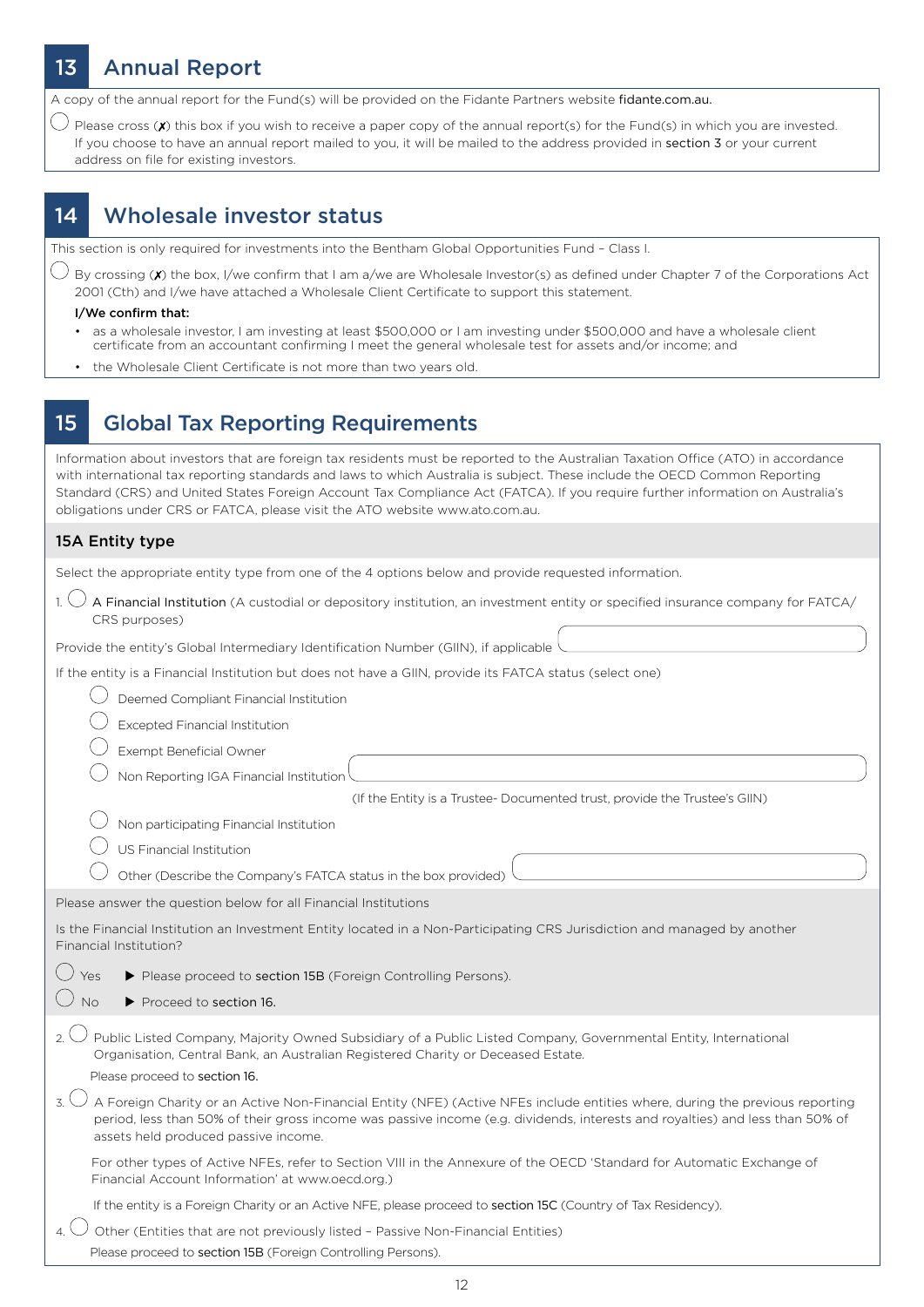### 15 Global Tax Reporting Requirements (continued)

#### 15B Foreign Controlling Persons

Tax Residency rules differ by country. Whether an individual is a tax resident of a particular country is often (but not always) based on the amount of time a person spends in a country, the location of a person's residence or place of work. For the US, tax residency can be as a result of citizenship or residency.

Are any of the individuals listed in the application form (as directors, substantial shareholders, trustees, trust settlors or trust beneficiaries) tax residents of countries other than Australia?

 $\bigcirc$  Yes  $\blacktriangleright$  Please provide each individual's full name, country of tax residence and tax identification number (TIN) or an equivalent below. Please include multiple countries and TINs, if applicable.

 $\bigcirc$  No  $\triangleright$  Proceed to section 15C.

A TIN is the number assigned by each country for the purposes of administering tax laws. This is the equivalent of a Tax File Number in Australia or a Social Security Number in the US. If a TIN is not provided, please list one of the three reasons specified (A, B or C) for not providing a TIN.

#### **Individual 1**

| Full name                                            |                                                                                                                                                                                                                                  |                                             |
|------------------------------------------------------|----------------------------------------------------------------------------------------------------------------------------------------------------------------------------------------------------------------------------------|---------------------------------------------|
| Country 1                                            | <b>TIN</b>                                                                                                                                                                                                                       | If no TIN, list reason A, B or C $\bigcirc$ |
| Country 2                                            | <b>TIN</b>                                                                                                                                                                                                                       | If no TIN, list reason A, B or C $\bigcirc$ |
| Country 3                                            | TIN                                                                                                                                                                                                                              | If no TIN, list reason A, B or C $\bigcirc$ |
| <b>Individual 2</b>                                  |                                                                                                                                                                                                                                  |                                             |
| Full name                                            |                                                                                                                                                                                                                                  |                                             |
| Country 1                                            | <b>TIN</b>                                                                                                                                                                                                                       | If no TIN, list reason A, B or C $\bigcup$  |
| Country 2                                            | <b>TIN</b>                                                                                                                                                                                                                       | If no TIN, list reason A, B or C $\bigcirc$ |
| Country 3                                            | <b>TIN</b>                                                                                                                                                                                                                       | If no TIN, list reason A, B or C $\bigcirc$ |
| Individual 3                                         |                                                                                                                                                                                                                                  |                                             |
| Full name                                            |                                                                                                                                                                                                                                  |                                             |
| Country 1                                            | <b>TIN</b>                                                                                                                                                                                                                       | If no TIN, list reason A, B or C $\bigcirc$ |
| Country 2                                            | <b>TIN</b>                                                                                                                                                                                                                       | If no TIN, list reason A, B or C $\bigcirc$ |
| Country 3                                            | TIN                                                                                                                                                                                                                              | If no TIN, list reason A, B or C $\bigcup$  |
| <b>Reason B</b> - I have not been issued with a TIN. | <b>Reason A</b> - The country of tax residency does not issue TINs to tax residents.<br><b>Reason C</b> - The country of tax residency does not require the TIN to be disclosed.                                                 |                                             |
| 15C Country of tax residency for entity              |                                                                                                                                                                                                                                  |                                             |
|                                                      | Is the entity a tax resident of a country other than Australia?                                                                                                                                                                  |                                             |
|                                                      | Yes ▶ Please provide the entity's country of tax residence and tax identification number (TIN) or equivalent below. If the entity is<br>a tax resident of more than one other country, please list all relevant countries below. |                                             |
| $\bigcirc$ No                                        |                                                                                                                                                                                                                                  |                                             |
| 1. Country                                           | TIN                                                                                                                                                                                                                              | If no TIN, list reason A, B or C $\bigcirc$ |
| 2. Country                                           | <b>TIN</b>                                                                                                                                                                                                                       | If no TIN, list reason A, B or C $\bigcirc$ |
| 3. Country                                           | <b>TIN</b>                                                                                                                                                                                                                       | If no TIN, list reason A, B or C $\bigcirc$ |
| 4. Country                                           | <b>TIN</b>                                                                                                                                                                                                                       | If no TIN, list reason A, B or C $\bigcirc$ |
| Reason B - I have not been issued with a TIN.        | Reason A - The country of tax residency does not issue TINs to tax residents.<br><b>Reason C</b> - The country of tax residency does not require the TIN to be disclosed.                                                        |                                             |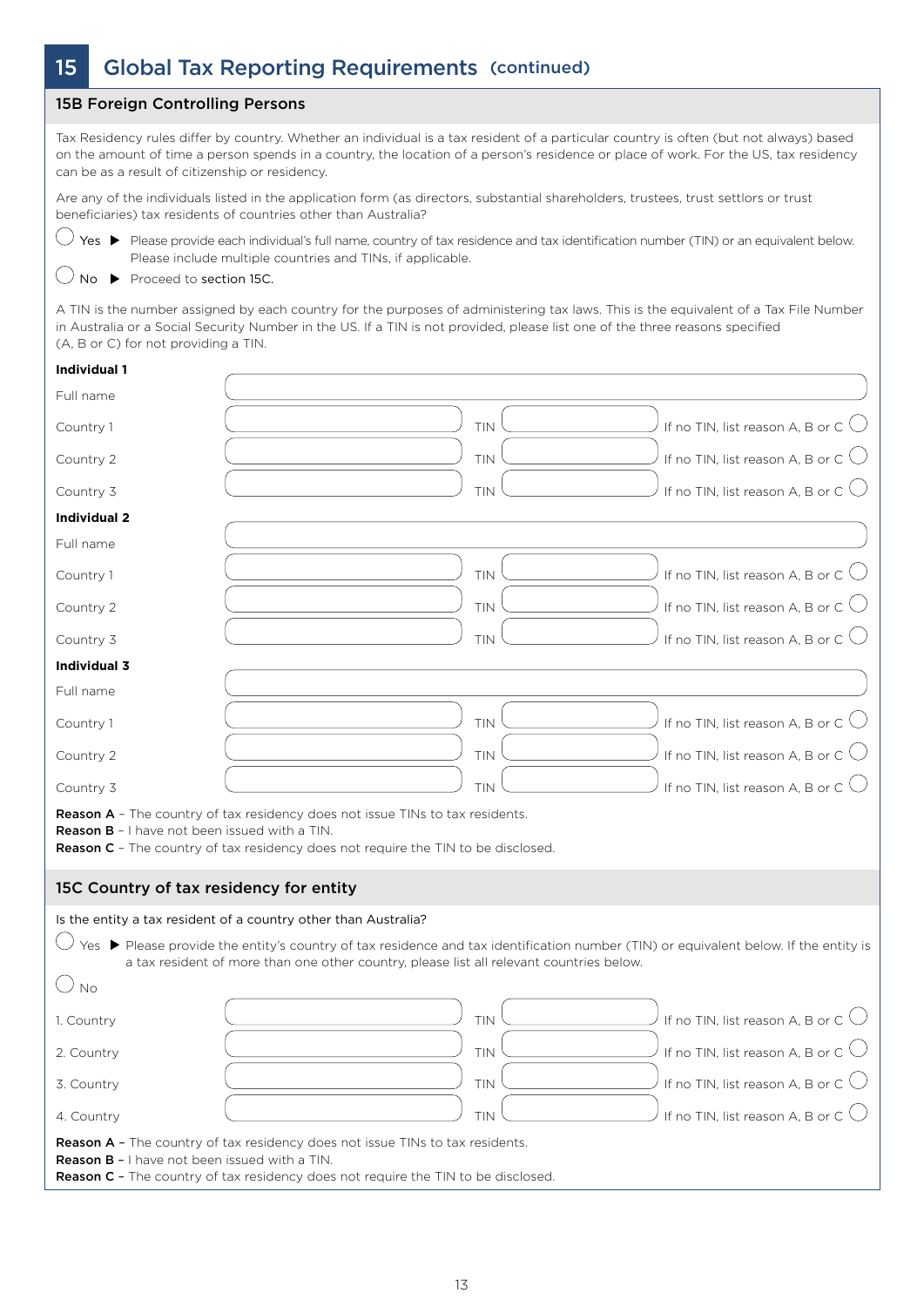# 16 Customer identity verification

If you do not have an existing investment with Fidante Partners, you must complete this section. If you are lodging this application through a financial adviser, they are required to provide us with copies of the identity verification documents. If you are not lodging this application through a financial adviser, you are required to provide us with certified copies of the identity verification documents. Please see below for a list of who can certify the documents.

#### Individuals

- Individual Trustee 1 (primary trustee) if you completed section 5C.
- Individual Trustee 2 (if signing the application form) if you completed section 5C.
- Each substantial trust beneficiary if you completed section 5B.
- Each substantial shareholder (of company or company trustee) if you completed section 4B.
- Primary/Sole Director and Second Director/Secretary (of company or company trustee) if you completed section 4C.
- Any other controlling individuals listed in section 6.

#### Please provide either A or B.

- A. A valid copy of one of the following documents:
	- $\bigcirc$  Australian driver's licence containing your photograph; or
		- Australian passport containing your photograph and signature; or
		- A card issued under an Australian State or Territory law containing your photograph and proof of age.

#### B. Or if one of the above cannot be provided please provide one document from Group 1 and one document from Group 2 below:

| Group 1                                                                                                                           | Group 2                                                                                                                                                                                                                                                                                                                                                                                                                                                                                                            |
|-----------------------------------------------------------------------------------------------------------------------------------|--------------------------------------------------------------------------------------------------------------------------------------------------------------------------------------------------------------------------------------------------------------------------------------------------------------------------------------------------------------------------------------------------------------------------------------------------------------------------------------------------------------------|
| A copy of one of the following documents:                                                                                         | (The document must contain your full name and current residential<br>address as provided in this application form)                                                                                                                                                                                                                                                                                                                                                                                                 |
| Australian birth certificate or birth extract; or                                                                                 | A copy of one of the following documents issued to you:                                                                                                                                                                                                                                                                                                                                                                                                                                                            |
| Australian citizenship certificate; or<br>Pension or Health care card issued by<br>Centrelink or Department of Veterans' Affairs. | a notice or bill issued within the preceding three months from<br>a local government body or utilities provider that records the<br>provision of services to you, e.g.:<br>• council rates notice<br>• electricity bill<br>• gas bill<br>• water rates notice<br>• telephone bill<br>· internet services bill                                                                                                                                                                                                      |
|                                                                                                                                   | a letter or notice issued within the preceding 12 months from a<br>Commonwealth or State/Territory government department that<br>records the provision of financial benefits to you, e.g.:<br>• pension statement<br>• rent assistance statement<br>• mobility allowance statement<br>• utilities allowance statement<br>a letter or notice issued to you within the preceding 12 months from<br>the ATO that records a debt or refund payable by or to you, e.g.:<br>• notice of assessment<br>• payment reminder |

#### If you are a non-Australian resident and cannot provide A or B, please provide a valid copy of ONE of the following:

 $\bigcirc$  foreign passport, or similar travel document bearing your signature and photograph;

national identity card issued by a foreign government that contains your photograph, and either your signature or your unique identifier; or

 $\bigcup$  foreign driver's license that contains your photograph.

#### Please note:

- documents are required to be certified copies of the original;
- documents such as passports, driver's licences and other cards that have an expiry date must not have expired (however, only Australian passports that have expired within the preceding two years may be accepted);
- if any document is in a language other than English, then it must be accompanied by an English translation prepared by an accredited translator; and
- if any document is in a previous name, then it must be accompanied by evidence of the change of name (e.g. a marriage certificate).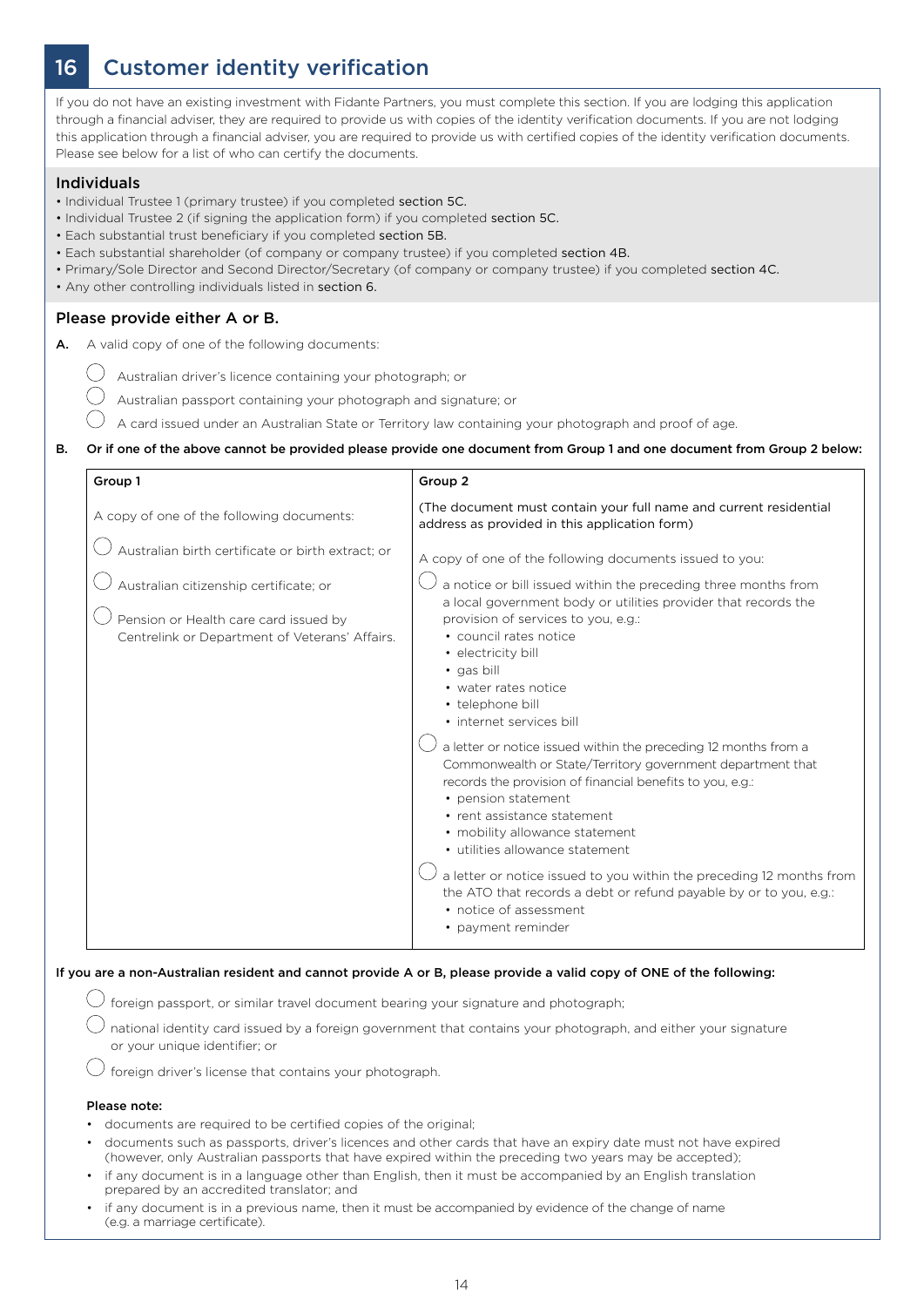### 16 Customer identity verification (continued)

### Foreign company (including company trustee)

For a foreign company or company trustee, complete verification procedure 1 or 2 below. For the trust (if applicable) please also complete the Foreign Trust verification procedure below.

| 1. Foreign companies registered with ASIC                                                                                                                                                                                                                      |                                                                                                                                                                                                                                                                                                                                      |
|----------------------------------------------------------------------------------------------------------------------------------------------------------------------------------------------------------------------------------------------------------------|--------------------------------------------------------------------------------------------------------------------------------------------------------------------------------------------------------------------------------------------------------------------------------------------------------------------------------------|
| Information required to be verified<br>Please ensure the document(s) you provide confirm(s)<br>the following:                                                                                                                                                  | <b>Verification options</b><br>Please cross $(X)$ which document(s) you have provided:                                                                                                                                                                                                                                               |
| • Full name of the company as registered by ASIC.<br>• ARBN issued to the company.<br>• Whether registered by a foreign registration body and if so;<br>- whether registered as a private company or a public<br>company.                                      | Up-to-date extract from ASIC database; or<br>Up-to-date extract from relevant foreign registration body; or<br>If the ASIC or foreign registration body database is not<br>reasonably available, an original or certified copy of the<br>certificate of registration issued by ASIC or by the relevant<br>foreign registration body. |
| 2. Foreign companies NOT registered with ASIC                                                                                                                                                                                                                  |                                                                                                                                                                                                                                                                                                                                      |
| Information required to be verified<br>Please ensure the document(s) you provide confirm(s)<br>the following:                                                                                                                                                  | <b>Verification options</b><br>Please cross $(X)$ which document(s) you have provided:                                                                                                                                                                                                                                               |
| • Full name of the company.<br>• Unique ID/registration number issued to the company<br>by a foreign registration body.<br>• Whether registered by a foreign registration body and if so;<br>- whether registered as a private company or a public<br>company. | $\bigcup$ Up-to-date extract of the relevant foreign registration body.<br>If the foreign registration body database is not reasonably<br>available, an original or certified copy of the certificate of<br>registration issued by the relevant foreign registration body.                                                           |
| <b>Foreign Trust</b>                                                                                                                                                                                                                                           |                                                                                                                                                                                                                                                                                                                                      |
| For a foreign trust, complete below.                                                                                                                                                                                                                           |                                                                                                                                                                                                                                                                                                                                      |
| Information required to be verified<br>Please ensure the document(s) you provide confirm(s)<br>the following:                                                                                                                                                  | <b>Verification options</b><br>Please cross $(X)$ which document(s) you have provided:                                                                                                                                                                                                                                               |
| All trusts<br>• Full name of Trust.<br>• Name of Trust settlor.                                                                                                                                                                                                | All trusts<br>Please provide documentation confirming the existence of the<br>trust and the name of the settlor (e.g. trust deed or extract of<br>the trust deed).                                                                                                                                                                   |
| How to certify your documents                                                                                                                                                                                                                                  |                                                                                                                                                                                                                                                                                                                                      |

A certified copy is a document that has been certified as a true copy of an original document. To certify a document, take the original document and a photocopy to one of the people listed in the categories below and ask them to certify that the photocopy is a true and correct copy of the original document. That person will need to print their name, date and the capacity in which they are signing (eg postal agent, Justice of the Peace).

#### Sample wording

I, *[full name]*, a *[category of persons listed below]*, certify that this *[name of document]* is a true and correct copy of the original.

#### *[Signature and date]*

Documents in a language other than English must be accompanied by an English translation prepared by an accredited translator.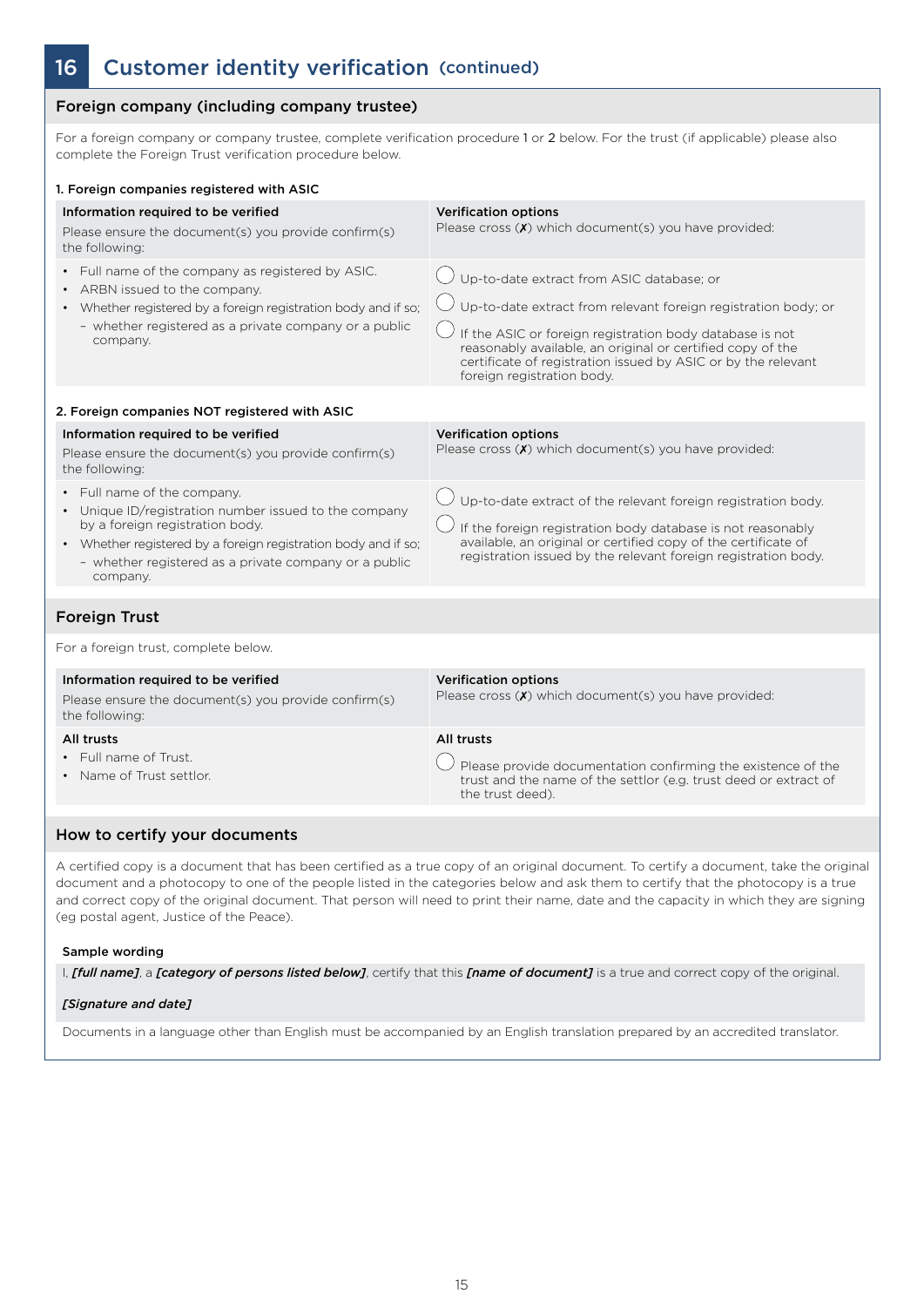### Who can certify documents?

| <b>Financial corporations</b><br>(bank, building society,<br>credit union) | · Officer with two or more continuous years of service with one or more financial institutions (for the<br>purposes of the Statutory Declaration Regulations 1993 (Cth))<br>• Finance company officer with two or more continuous years of service with one or more finance<br>companies (for the purposes of the Statutory Declaration Regulations 1993 (Cth))<br>• Officer with, or authorised representative of, a holder of an Australian financial services licence,<br>having two or more continuous years of service with one or more licensees |
|----------------------------------------------------------------------------|--------------------------------------------------------------------------------------------------------------------------------------------------------------------------------------------------------------------------------------------------------------------------------------------------------------------------------------------------------------------------------------------------------------------------------------------------------------------------------------------------------------------------------------------------------|
| Post office                                                                | • Permanent employee of the Australian Postal Corporation with two or more years of continuous<br>service who is employed in an office supplying postal services to the public<br>• Agent of the Australian Postal Corporation who is in charge of an office supplying postal services to<br>the public                                                                                                                                                                                                                                                |
| JP                                                                         | • Justice of the Peace                                                                                                                                                                                                                                                                                                                                                                                                                                                                                                                                 |
| Legal                                                                      | • Person who is enrolled on the roll of the Supreme Court of a state or territory, or the High Court of<br>Australia, as a legal practitioner (however described)<br>• Judge of a court<br>• Magistrate<br>• Chief executive officer of a Commonwealth court<br>• Registrar or deputy registrar of a court<br>• Notary public (for the purposes of the Statutory Declaration Regulations 1993 (Cth))<br>• A person authorised as a notary public in a foreign country.                                                                                 |
| Police                                                                     | • Australian police officer                                                                                                                                                                                                                                                                                                                                                                                                                                                                                                                            |
| <b>Diplomatic service</b>                                                  | • Australian consular officer<br>• Australian diplomatic officer (within the meaning of the Consular Fees Act 1955 (Cth))                                                                                                                                                                                                                                                                                                                                                                                                                              |
| Accountant                                                                 | • Member of the Institute of Chartered Accountants in Australia, Certified Practising Accountants (CPA)<br>Australia or the National Institute of Accountants with two or more years of continuous membership                                                                                                                                                                                                                                                                                                                                          |
|                                                                            |                                                                                                                                                                                                                                                                                                                                                                                                                                                                                                                                                        |

Foreign certification, investors may use the equivalent of these options. If these cannot be accessed, please contact us directly.

### 17 Adviser service fee nomination

For new investments, please indicate whether an adviser service fee will be paid to your financial adviser. If this section is not completed, no adviser service fee will be deducted. The adviser service fee is not available to New Zealand investors.

Please indicate (x) if you negotiated an adviser service fee with your financial adviser?

 $\bigcirc$  No  $\triangleright$  Please proceed to section 18.

 $\bigcirc$  Yes  $\blacktriangleright$  You must complete the 'Consent to deduct ongoing advice fees' form available on our website fidante.com.au.

For additional investments, a nomination in this section overrides any previous nominations.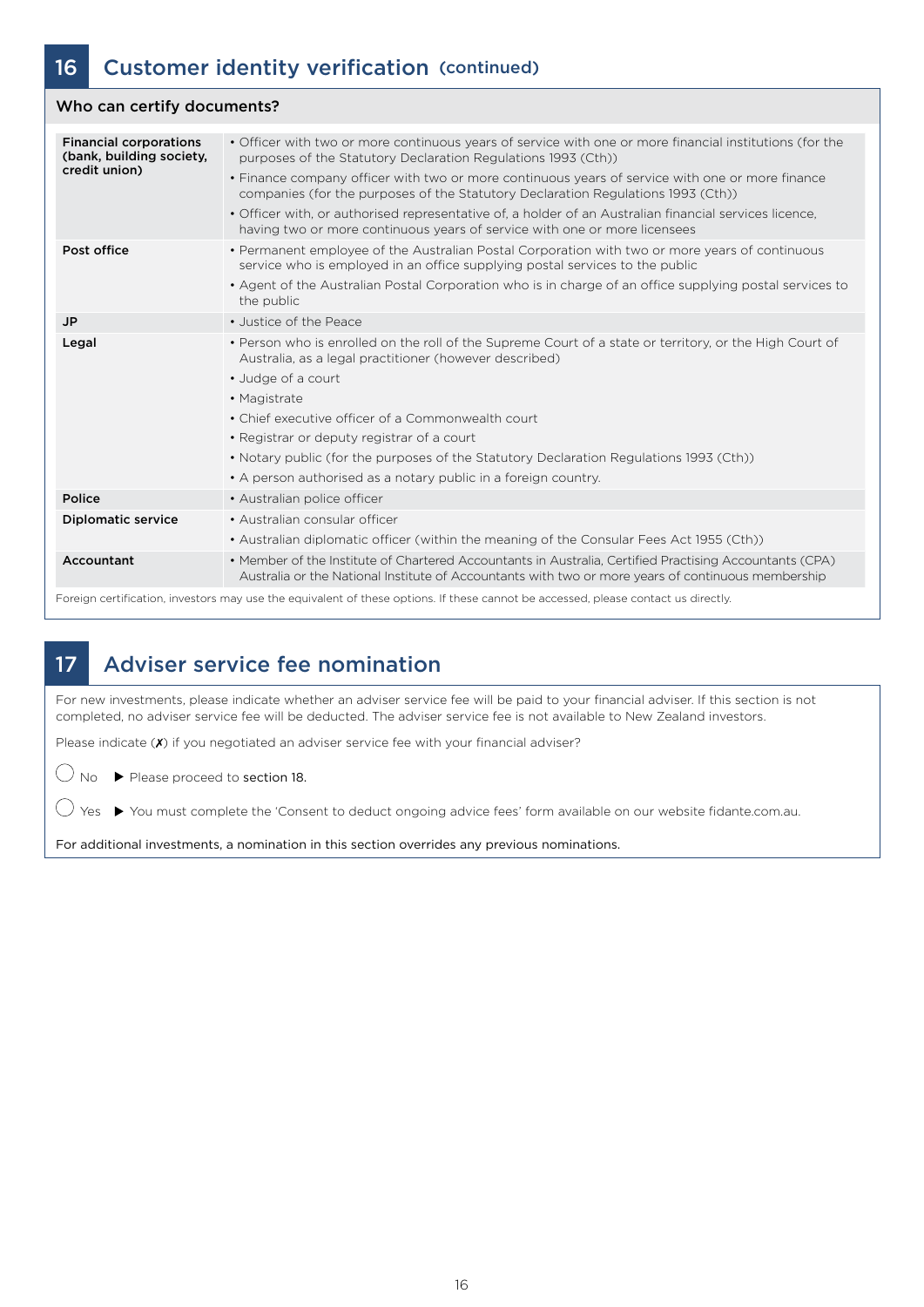# 18 Declaration and applicant(s) signature(s)

Please read the declarations below before signing this form. The signatures required are detailed at the bottom of this form. I/We declare that:

- all details in this application (including all related documents provided) are true and correct and I/we indemnify the responsible entity of the fund(s) I/we am/are investing in against any liabilities whatsoever arising from acting on any of the details or any future details provided by me/us in connection with this application;
- I/we have received a copy of the current PDS and TMD and all information incorporated into the PDS to which this application applies and have read them and agree to the terms contained in them and to be bound by the provisions of the current PDS (including the incorporated information) and current constitution (each as amended from time to time);
- I/we have legal power to invest in accordance with this application and have complied with all applicable laws in making this application;
- I/we have received and accepted this offer in Australia;
- the details of my/our investment can be provided to the adviser group or adviser named at the end of this form or nominated by them by the means and in the format that they direct;
- if this application is signed under Power of Attorney, the Attorney declares that he/she has not received notice of revocation of that power (an original certified copy of the Power of Attorney should be submitted with this application unless we have already sighted it);
- sole signatories signing on behalf of a company confirm that they are signing as sole director and sole secretary of the company;
- unless alternative authority for signature is notified to and accepted by Fidante Partners, the person/persons that signs/sign this form is/are able to operate the account on behalf of the company and bind the company for future transactions, including in respect of additional deposits and withdrawals, including withdrawals by telephone and fax;
- if investing as trustee, on behalf of a superannuation fund or trust I/we confirm that I/we am/are acting in accordance with my/ our designated powers and authority under the trust deed. In the case of superannuation funds, I/we also confirm that it is a complying fund under the Superannuation Industry (Supervision) Act 1993;
- in the case of superannuation funds with two or more trustees, the trustees agree that unless otherwise expressly indicated on this application form, either investor is able to operate the account and bind the other investor/s for future transactions, including additional deposits and withdrawals (including withdrawals by fax);
- I/we have read and understood the terms and conditions for the use of telephone and fax and release and indemnify Fidante Partners from and against any liabilities whatsoever arising out of it acting on any communications received by telephone and fax under those terms; and
- I/we acknowledge that none of Fidante Partners, Challenger Limited, or any other member of the Challenger group of companies or any custodian or investment manager, guarantees the performance of the Fund(s) or the repayment of capital or any particular rate of return or any distribution.
- Fidante Partners is not an authorised deposit-taking institution (ADI) for the purpose of the Banking Act 1959 (Cth), and its obligations do not represent deposits or liabilities of an ADI in the Challenger Group (Challenger ADI) and no Challenger ADI provides a guarantee or otherwise provides assurance in respect of the obligations of Fidante Partners. Investments in the Fund(s) are subject to investment risk, including possible delays in repayment and loss of income or principal invested. Accordingly, the performance, the repayment of capital or any particular rate of return on your investments are not guaranteed by any member of the Challenger Group.

In relation to my/our personal information:

- I/we acknowledge that I/we have read and understood the information relating to privacy and personal information contained in the relevant PDS and Additional Information Booklet (AIB). I am/We are aware that until I/we inform Fidante Partners otherwise, I/we will be taken to have consented to all the uses of my/our personal information (including marketing) as described in the PDS and AIB and I/we have consented to my/our financial adviser providing such further personal information to Fidante Partners as is required or reasonably deemed necessary by Fidante Partners under applicable law. Any personal information provided about a third party (if any) in connection with this application has been provided with their knowledge and consent; and
- I/we understand that if I/we fail to provide any information requested in this application form or do not agree to any of the possible uses or disclosures of my/our information as detailed in the PDS and AIB (except in relation to direct marketing), my/our application may not be accepted by Fidante Partners and we agree to release and indemnify Fidante Partners in respect of any loss or liability arising from its inability to accept an application due to inadequate or incorrect details having been provided.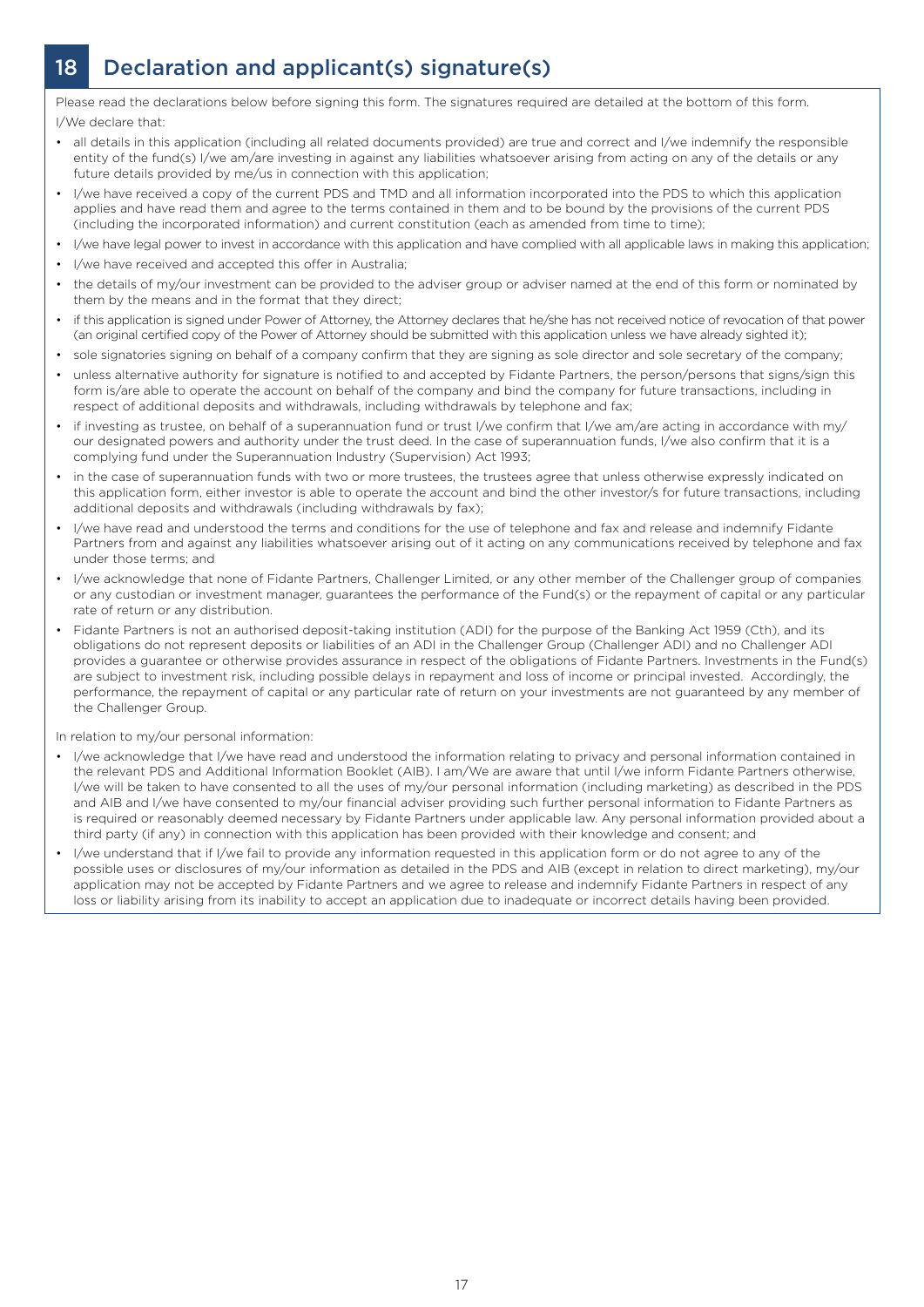### 19 Signature(s)

For individual trustees, at least the primary trustee must sign this section. For foreign companies and company trustees we require the signature(s) of either a sole director, or two directors, or one director and the company secretary.

| Signature 1   |                                                                                                                                                                                                                                                                                                                                                                                                                                                                                                                                 | Signature 2   |                                      |
|---------------|---------------------------------------------------------------------------------------------------------------------------------------------------------------------------------------------------------------------------------------------------------------------------------------------------------------------------------------------------------------------------------------------------------------------------------------------------------------------------------------------------------------------------------|---------------|--------------------------------------|
|               |                                                                                                                                                                                                                                                                                                                                                                                                                                                                                                                                 |               |                                      |
| Signature     |                                                                                                                                                                                                                                                                                                                                                                                                                                                                                                                                 | Signature     |                                      |
| Date          |                                                                                                                                                                                                                                                                                                                                                                                                                                                                                                                                 | Date          |                                      |
| Surname       |                                                                                                                                                                                                                                                                                                                                                                                                                                                                                                                                 | Surname       |                                      |
| Given name(s) |                                                                                                                                                                                                                                                                                                                                                                                                                                                                                                                                 | Given name(s) |                                      |
| Capacity      | Director $\bigcup$ Company Secretary                                                                                                                                                                                                                                                                                                                                                                                                                                                                                            | Capacity      | Director $\bigcup$ Company Secretary |
|               | Primary Trustee (Individual)                                                                                                                                                                                                                                                                                                                                                                                                                                                                                                    |               | Second Trustee (Individual)          |
|               |                                                                                                                                                                                                                                                                                                                                                                                                                                                                                                                                 |               |                                      |
|               |                                                                                                                                                                                                                                                                                                                                                                                                                                                                                                                                 |               | <b>COMPANY SEAL</b>                  |
|               |                                                                                                                                                                                                                                                                                                                                                                                                                                                                                                                                 |               |                                      |
|               | Each Fund's Product Disclosure Statement (PDS) includes information about purchasing units in the relevant fund. Any person who gives another<br>person access to the application form must also give the person access to the PDS and any incorporated information. Each person should obtain<br>The Property of the Policie Constitution Defends to Link of the Constitution Decisions Criterial (DDC) before a situation of the constitution of the constitution of the constitution of the constitution of the constitution |               |                                      |

and consider the Fund's Target Market Determination (TMD) and the Fund's Product Disclosure Statement (PDS) before making a decision about whether to make an investment in the Fund. A copy of any TMD and PDS can be obtained from your financial adviser, our Investor Services team or at www.fidante.com.au. The responsible entity of each of the Funds is Fidante Partners Limited (ABN 94 002 835 592, AFSL 234668) Fidante Partners Services Limited (ABN 44 119 605 373, AFSL 320505), each referred to as Fidante Partners. Fidante Partners or a financial adviser who has provided an electronic copy of the PDS and any incorporated information, will send you a paper copy of the PDS and any incorporated information and application form free of charge if you so request.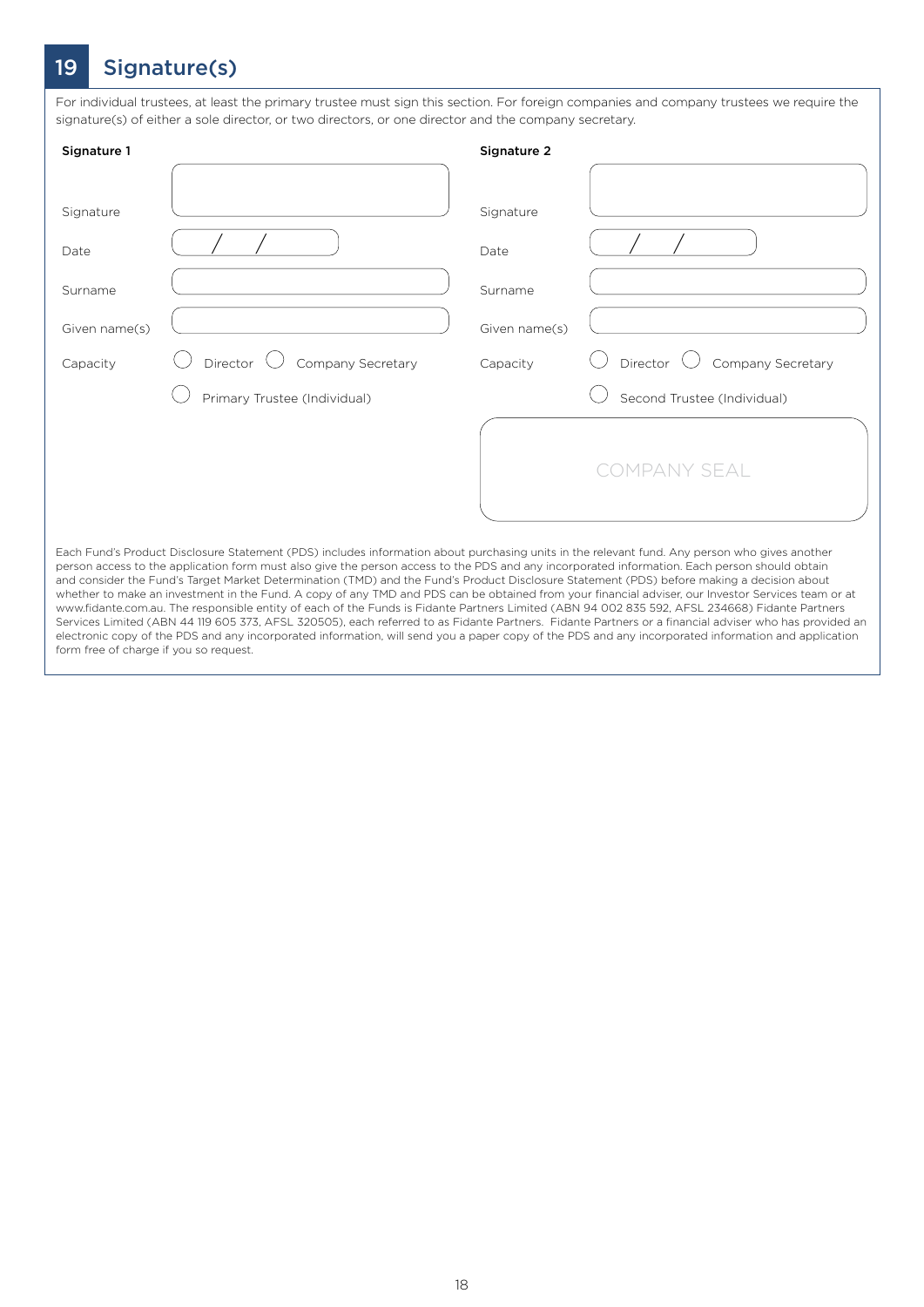# 20 Fund listing

Below is a listing of the Funds available for investment. Refer to section 10 to indicate your investment and distribution choices.

#### 20A. Fidante Partners Limited

If making your payment via electronic funds transfer for the Funds listed below, please use the following bank account:

Account Name: FPL Application Clearing Account BSB: 032-006 Account: 304845 Reference\*: <Investor Name>

\*This reference allows us to confirm receipt of payment on our bank statement

| <b>Fund Name</b>                                                                | <b>Fund Code</b> | APIR code | Minimum initial investment | PDS/IM Date     |
|---------------------------------------------------------------------------------|------------------|-----------|----------------------------|-----------------|
| Bentham Global Opportunities Fund - Class I                                     | 683              | HOW7031AU | \$250,000                  | 1 October 2018* |
| Bentham Asset Backed Securities Fund - Class I                                  | 592              | HOW2852AU | \$10,000                   | 18 October 2021 |
| *Only available to Wholesale investors as defined by the Corporations Act 2001. |                  |           |                            |                 |

20B. Fidante Partners Services Limited

If making your payment via electronic funds transfer for the funds listed below, please use the following bank account:

Account Name: FPSL Application Clearing Account

BSB: 032-006 Account: 454747

Reference\*: <Investor Name>

\*This reference allows us to confirm receipt of payment on our bank statement

| <b>Fund Name</b>                                                                   | <b>Fund Code</b> | APIR code | Minimum initial investment <sup>1</sup> | <b>PDS Date</b> |
|------------------------------------------------------------------------------------|------------------|-----------|-----------------------------------------|-----------------|
| Bentham Global Income Fund                                                         | 359              | CSA0038AU | \$10,000                                | 18 October 2021 |
| Bentham Syndicated Loan Fund                                                       | 360              | CSA0046AU | \$10,000                                | 18 October 2021 |
| Bentham High Yield Fund                                                            | 361              | CSA0102AU | \$10,000                                | 18 October 2021 |
| 1 The minimum initial investment is \$1,000 when a Regular Savings Plan is set up. |                  |           |                                         |                 |